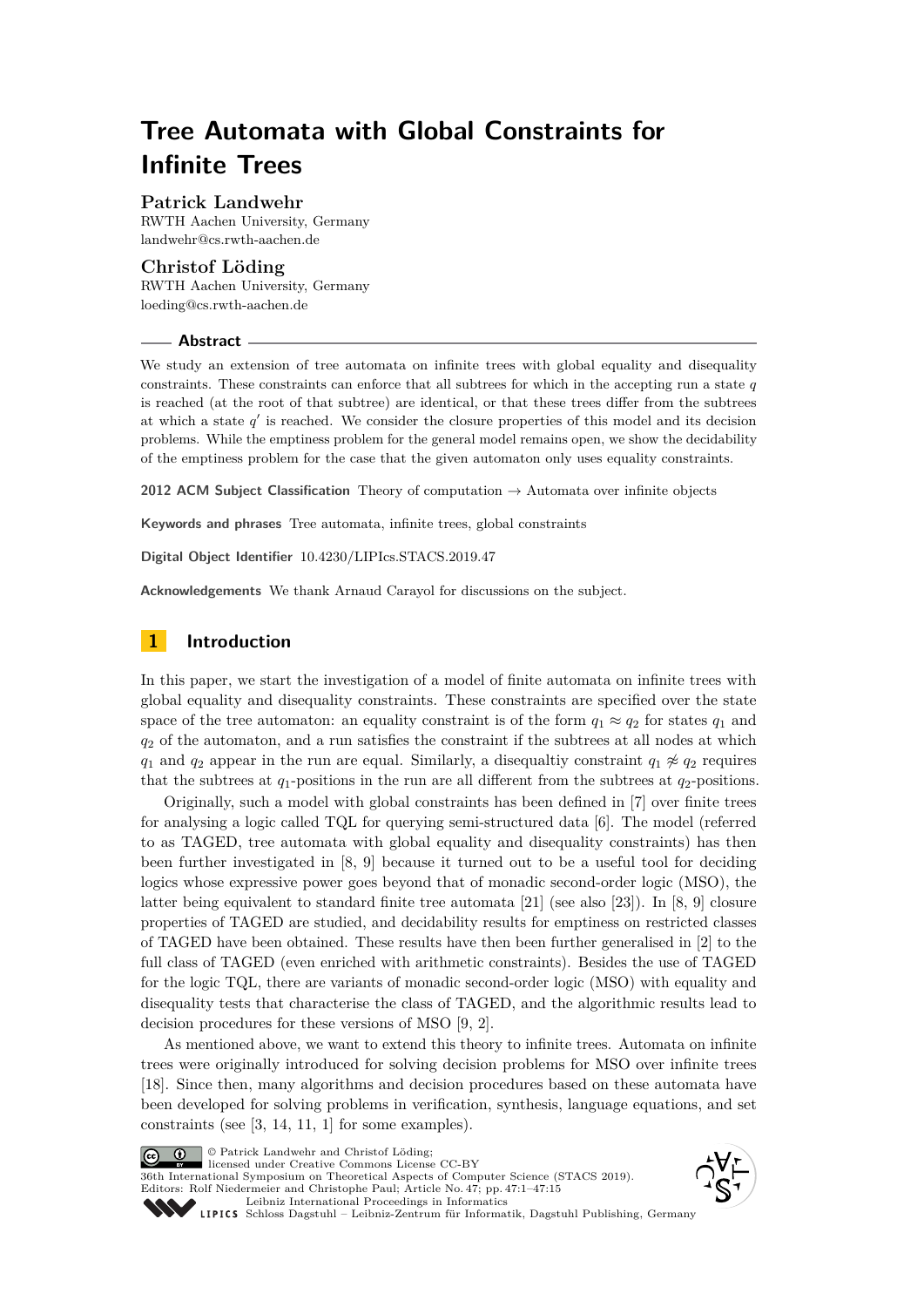## **47:2 Tree Automata with Global Constraints for Infinite Trees**

While there are many extensions of finite automata over finite trees, e.g., automata with global (dis)equality constraints as described above, automata with (dis)equality constraints between siblings [\[4\]](#page-13-8), automata over infinite alphabets [\[12,](#page-13-9) [25\]](#page-14-3), or automata with counting constraints [\[13,](#page-13-10) [20\]](#page-14-4), there is not much work on extended models for infinite trees. One reason for this is that extended automaton models over finite trees are motivated by problems coming from term rewriting or from XML document processing, and thus an extension to infinite trees does not seem to be useful. However, we believe that (dis)equality constraints over infinite trees can be used to express some interesting properties. For example, tree automata over infinite trees can represent sets word functions of the form  $f: \Sigma_1^* \to \Sigma_2$  (for alphabets  $\Sigma_1, \Sigma_2$ ). Such a function corresponds to a tree of branching degree  $|\Sigma_1|$  with nodes labeled by  $\Sigma_2$  (a node *u* in the tree can be identified with the directions one has to take from the root to reach this node, and thus corresponds to a word in  $\Sigma_1^*$ ; its label is then the function value  $f(u)$ ). This correspondence is used in algorithms for the synthesis of such functions from logical specifications [\[19,](#page-14-5) [17,](#page-13-11) [14\]](#page-13-6). In this setting, one can use equality constraints to model, for example, resets of synthesized functions (if  $w \in \Sigma^*$  corresponds to an input string that models a reset, then the function should behave the same as from the root of the tree, which can be expressed by a global equality constraint in a tree automaton).

A first step for developing a theory of automata on infinite trees with (dis)equality constraints (we only use the term constraints in the following to refer to (dis)equality constraints) was made in [\[5\]](#page-13-12), where automata on infinite trees with local constraints are analyzed. It is shown that parity tree automata with constraints for direct subtrees of a node have a decidable emptiness problem and the languages recognized by these automata form a Boolean algebra. In [\[15\]](#page-13-13) it is shown that these automata with a Büchi condition are closed under projection, and that they can be used to decide satisfiability of MSO formulas enriched with a predicate for testing (dis)equality of direct subtrees of a node.

We continue this line of research and analyze automata on infinite trees with global constraints. We show that (similar to the case of finite trees) the class of languages recognizable by this model is closed under union and intersection, but not under complement. We compare different acceptance conditions and prove - among other results - that the equivalence in expressive power between parity- and Muller-acceptance (see [\[23\]](#page-14-1)) extends to automata with global constraints. We also consider a few decision problems. To be precise, we show the undecidability of the universality- and the regularity-problem for tree automata with global constraints. (Again, analogous results for finite trees have been shown in [\[9,](#page-13-3) [2\]](#page-12-0).)

The main result of this paper is the decidability of the emptiness problem if we restrict the automaton to only use equality constraints. It relies on a construction of a parity automaton that only uses reflexive equality constraints of the form  $q \approx q$ . This construction is the core of the decidability result because the game-based emptiness algorithm for parity tree automata (see [\[26\]](#page-14-6) or [\[23\]](#page-14-1)) also solves the emptiness problem in the case of reflexive equality constraints (using memoryless determinacy of parity games).

For the whole class of tree automata with global constraints on infinite trees, the decidability of the emptiness problem is still an open question. The approaches that have been developed for finite trees do not work on infinite trees. For example, in infinite trees it is possible that a tree is equal to one of its subtrees, which is impossible in finite trees.

This paper is structured as follows: In Section [2,](#page-2-0) we introduce basic notations and formally define the automaton model. Then in Section [3,](#page-5-0) we discuss closure properties of the classes of languages recognizable by tree automata with global constraints, and we analyze the expressive power of different restricted models (with regard to acceptance condition and the form of the constraints). In Section [4,](#page-7-0) we first present undecidability results for the universality and regularity problem (which easily generalize from finite trees). We then show that the emptiness problem for parity tree automata with only global equality constraints, is decidable. We give some concluding remarks in Section [5.](#page-12-2)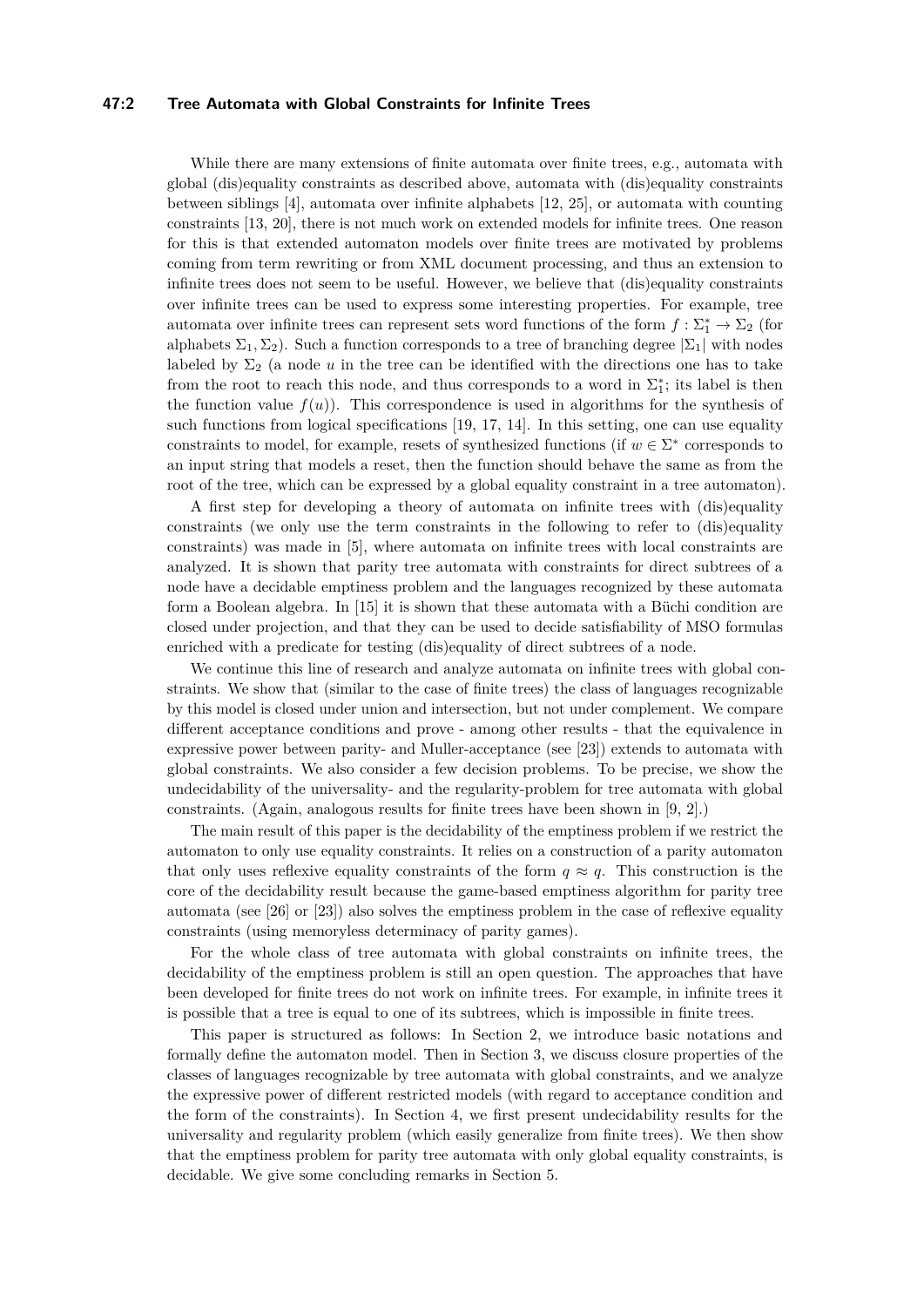# <span id="page-2-0"></span>**2 Preliminaries**

## **2.1 Trees, Languages and Tree Automata**

An *alphabet* is a finite set  $\Sigma$  of letters,  $\Sigma^*$  denotes the set of all finite words over  $\Sigma$ , whereas Σ *<sup>ω</sup>* is the set of infinite words over Σ. The *empty word* is notated by *ε*.

Let  $\Sigma$  be some finite alphabet. An *infinite*  $\Sigma$ -labelled *(binary)* tree is a mapping t:  $\{0,1\}^* \to \Sigma$ . The elements of  $\{0,1\}^*$  are called *nodes* and the node  $\varepsilon$  is called the *root*. We sometimes write  $dom_t$  instead of  $\{0,1\}^*$ . For any node *u* the node *u*0 is called the *left child* of *u* and *u*1 is the *right child* of *u*. A *branch* is an infinite word in  $\{0,1\}^{\omega}$ . The set of all infinite Σ-labelled trees is denoted by  $T_{\Sigma}^{\omega}$ .

Let *t* be a *σ*-labelled tree. And let  $u \in \{0,1\}^*$  be a node then  $t|_u$  denotes the *subtree* of *t* rooted at *u*. That is  $t|_u(v) := t(uv)$  for all  $v \in \{0,1\}^*$ .

A *(non-deterministic) tree automaton* for infinite trees over the alphabet Σ is a tuple  $\mathcal{A} = (Q, \Sigma, \Delta, q_0, \text{Acc})$  where *Q* is a finite set of states,  $\Sigma$  is a finite alphabet,  $\Delta \subseteq Q \times \Sigma \times Q \times Q$ is the transition relation,  $q_0 \in Q$  is the initial state and Acc  $\subseteq Q^{\omega}$  is the acceptance condition.

Let *t* be an infinite  $\Sigma$ -labelled tree. A *run* of A on *t* is a Q-labelled tree  $\rho$  such that  $\rho(\varepsilon) = q_0$  and for every node  $u \in \{0,1\}^*, (\rho(u), t(u), \rho(u0), \rho(u1)) \in \Delta.$  A run  $\rho$  is *accepting* if for every branch  $\alpha_1\alpha_2\ldots \in \{0,1\}^\omega$ , the sequence of states  $\rho(\varepsilon)\rho(\alpha_1)\rho(\alpha_1\alpha_2)\ldots$  forms an infinite word in Acc. A tree t is accepted by A if there exists an accepting run  $\rho$  of A on t. The language recognized by  $A$  is defined as  $L(A) := \{ t \in T_{\Sigma}^{\omega} \mid A \text{ accepts } t \}.$ 

Several forms of acceptance conditions appear in the literature. In this paper we mainly focus on so called safety-, Büchi-, parity- and Muller-acceptance:

- If the tree automaton has a *safety* acceptance condition, it holds  $Acc = Q^{\omega}$ . That is every run is accepting.
- For a *Büchi* acceptance condition a subset  $F \subseteq Q$  of states is given and an infinite sequence of states  $q_1q_2q_3... \in Q^{\omega}$  is in Acc if and only if there are infinitely many positions  $i \in \mathbb{N}$  with  $q_i \in F$ .
- m. In the case of a *parity* acceptance condition a mapping  $p: Q \to \mathbb{N}$  from states to natural numbers is given and an infinite sequence of states  $q_1q_2q_3 \ldots \in Q^{\omega}$  is in Acc if and only if the highest number  $p(q_i)$  that appears infinitely often for that sequence is even.
- A *Muller* acceptance condition is given by a set  $\mathcal{F} \subseteq 2^Q$  and an infinite sequence of states  $q_1q_2q_3... \in Q^{\omega}$  is in Acc if and only if the set of states that appear infinitely often in that sequence is an element of  $\mathcal{F}.$

A language  $L \subseteq T_{\Sigma}^{\omega}$  is called *regular* if it can be accepted by a parity tree automaton. As a shortened notation, if  $A$  is an automaton, we write  $Q_A$  to denote the set of states of  $A$  and  $\Delta_{\mathcal{A}}$  to denote the transition relation of  $\mathcal{A}$ .

Even though we present our results only for binary trees, the statements in this paper also hold true for ranked trees with higher branching degree.

## **2.2 Tree Automata with Global Equality Constraints**

A *tree automaton with global constraints (TAGC)* is a tuple  $A = (Q, \Sigma, \Delta, q_0, \text{Acc}, C)$ , such that  $(Q, \Sigma, \Delta, q_0, \text{Acc})$  is a tree automaton, denoted by  $ta(\mathcal{A})$ , and C is a Boolean combination of atomic constraints of the form  $q \approx q'$  or  $q \not\approx q'$ , where  $q, q' \in Q$ .

A *run*  $\rho$  of the TAGC  $\mathcal A$  on a tree  $t \in T_{\Sigma}^{\omega}$  is a run of  $\text{ta}(\mathcal A)$  such that  $\rho$  satisfies  $C_{\mathcal A}$ (denoted by  $(t, \rho) \models C_{\mathcal{A}}$  or  $\rho \models C_{\mathcal{A}}$  if *t* is clear from the context), where the satisfiability of constraints is defined as follows: For atomic constraints  $\rho \models q \approx q'$  holds (resp.  $\rho \models q \not\approx q'$ )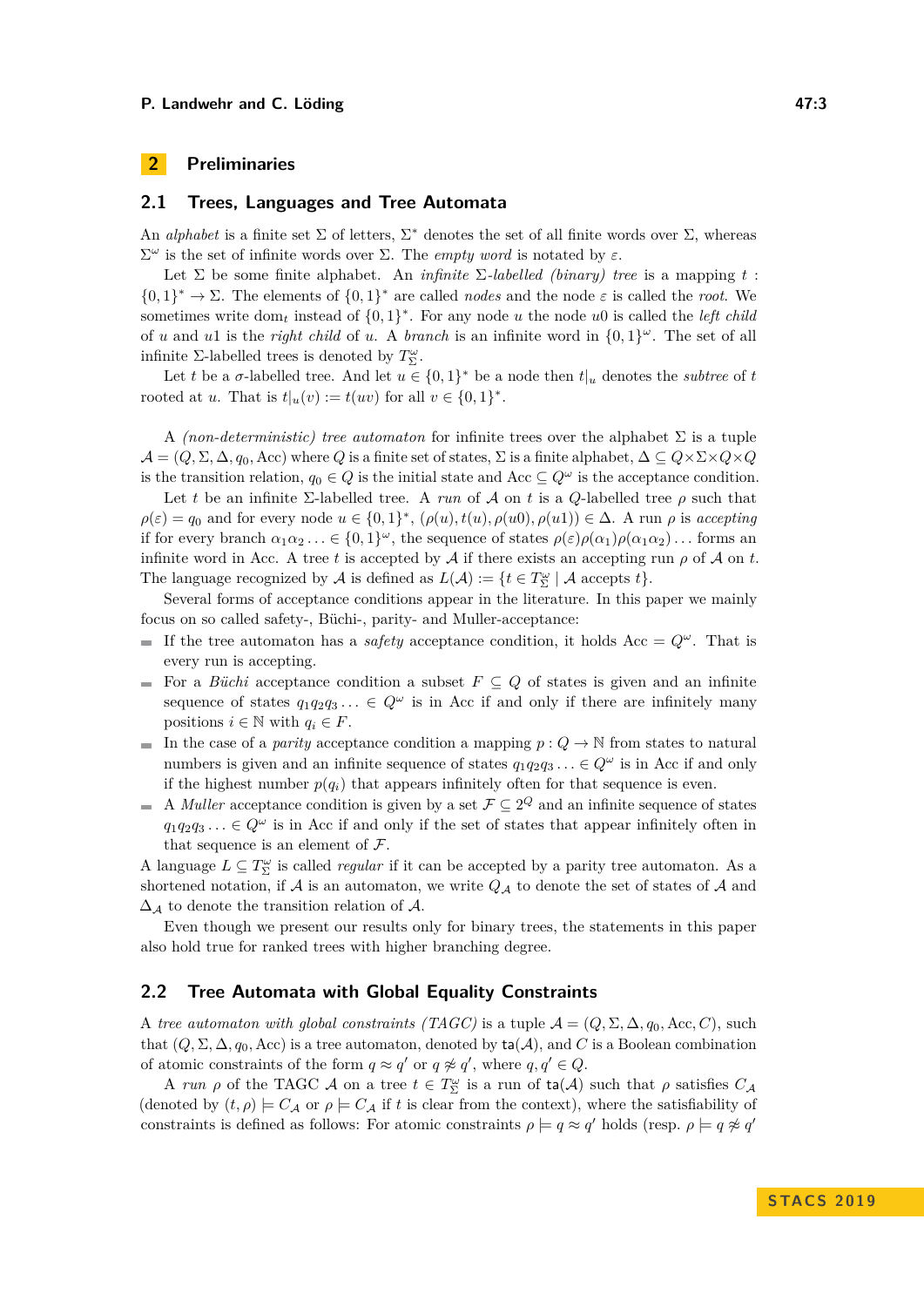#### **47:4 Tree Automata with Global Constraints for Infinite Trees**

holds), if and only if for all nodes  $u, u' \in \text{dom}_t$  with  $u \neq u'$ ,  $\rho(u) = q$  and  $\rho(u') = q'$ , it holds  $t|_u = t|_{u'}$  (or  $t|_u \neq t|_{u'}$  resp.). This notion of satisfiability is extended to Boolean combinations as usual. In particular, a run satisfies a negated atomic constraint  $\neg(q \approx q')$  if there exist two nodes  $u, u'$  with  $\rho(u) = q$ ,  $\rho(u') = q'$ , and  $t|_u = t|_{u'}$ . So it is important to note that the semantics of  $(q \not\approx q')$  is different from  $\neg(q \approx q')$  because of the quantifier over the tree nodes.

A run  $\rho$  is *accepting* if it is accepting for  $ta(A)$ . As usual, the language recognized by A is the set  $L(\mathcal{A})$  of trees  $t \in T_{\Sigma}^{\omega}$  for which there exists a accepting run of A on t. Two automata  $A$  and  $A'$  are *equivalent* if they recognize the same language.

Before we give some examples, we define some classes of TAGC with restricted forms of constraints that are used in the later sections. We follow the terminology for TAGC on finite trees as presented in [\[2\]](#page-12-0) (the model called TAGED in [\[9\]](#page-13-3) has a slightly different definition, and the notion of 'positive' in [\[9\]](#page-13-3) differs from the one in [\[2\]](#page-12-0)). A TAGC is called *positive (PTAGC)* if *C* is a positive Boolean combination (i.e. it does not use the negation symbol  $\neg$  in the Boolean combination of atomic constraints). Note that atomic constraints of the form  $(q \not\approx q')$ can be used in PTAGC because they do not use the negation symbol. In a *conjunctive* TAGC, the constraint is a single conjunction of possibly negated atomic constraints. Accordingly, a conjunctive PTAGC has only one conjunction of atomic constraints. A PTAGC is called *rigid* if it is conjunctive and uses only reflexive equality constraints, that is, *C* is just a single conjunction of atomic constraints, and for each atomic constraint of the form  $q \approx q'$ , we have  $q = q'$  (the term rigid comes from [\[10\]](#page-13-14)). For some constructions it is helpful if the initial state does not appear in any of the constraints. We call a TAGC that satisfies this restriction *simplified*.

<span id="page-3-0"></span>► **Example 1.** Let  $\Sigma = \{a, b\}$ , then the set  $\{t \in T_{\Sigma}^{\omega} \mid t|_0 = t|_1\}$  is a tree language, which is well known not to be regular. However it is recognized by the safety-PTAGC  $\mathcal{A} := (\{q_0, q_1, \mathcal{O}\}, \Sigma, \Delta, q_0, q_1 \approx q_1), \text{ where } \Delta := \{(q_0, x, q_1, q_1) \mid x \in \Sigma\} \cup \{(q, x, \mathcal{O}, \mathcal{O}) \mid q \in \mathcal{A}\}$  $\{q_1, \mathcal{O}\}, x \in \Sigma\}.$ 

In example [1](#page-3-0) the automaton did not make use of the "globality" of the constraints. Therefore we present an additional example.

**Example 2.** The language of all trees  $t \in T_{\Sigma}^{\omega}$  that do not contain themselves as a proper subtree is recognized by the Büchi-PTAGC  $\mathcal{A} := (\{q_0, q_1\}, \Sigma, \Delta, q_0, \{q_1\}, q_0 \not\approx q_1)$  where  $\Delta := \{(q, x, q_1, q_1) \mid q \in \{q_0, q_1\}, x \in \Sigma\}.$ 

In both examples we presented PTAGC. The following example uses a negated constraint and also illustrates an interesting interplay between constraints and acceptance conditions:

<span id="page-3-1"></span>**Example 3.** Consider the constraint formula  $\neg (q_0 \approx q_1 \land q_0 \not\approx q_1)$  and note that this formula is not a tautology. If for example the state *q*<sup>1</sup> does not appear in a run, then both  $q_0 \approx q_1$  as well as  $q_0 \not\approx q_1$  are satisfied. Thus to satisfy the whole formula, both  $q_0$  and  $q_1$ have to appear in the run. We now use this constraint formula in an automaton:

$$
\mathcal{A} := (\{q_0, q_1, \mathcal{O}\}, \{a, b, c\}, \Delta, q_0, \neg (q_0 \approx q_1 \land q_0 \not\approx q_1))
$$
, where

$$
\Delta := \{ (q_0, x, q_0, \mathcal{Q}), (q_0, x, \mathcal{Q}, q_0), (q_0, x, q_1, \mathcal{Q}), (q_0, x, \mathcal{Q}, q_1), (\mathcal{Q}, x, \mathcal{Q}, \mathcal{Q}) \mid x \in \{a, b, c\} \} \cup \{ (q_1, a, \mathcal{Q}, \mathcal{Q}) \}.
$$

This safety TAGC starts in *q*0, guesses a position at which *q*<sup>1</sup> appears and checks whether the label at that position is an *a*. Thus A accepts precisely those trees over the alphabet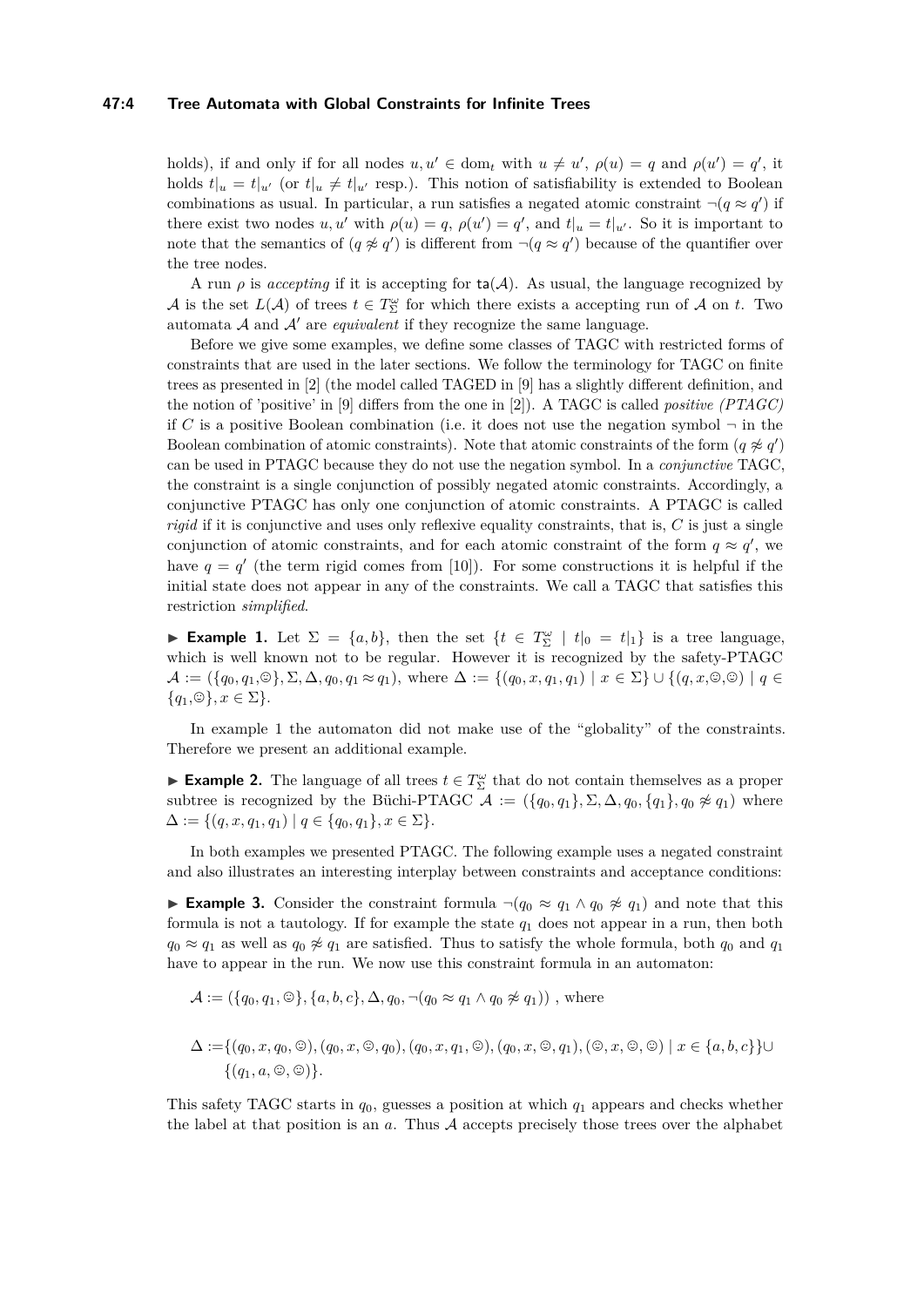{*a, b, c*}, that contain a position labelled with *a*. This regular language cannot be recognized by a standard safety tree automaton, thus showing that negated constraints actually can introduce stronger acceptance conditions even inside the class of regular languages.

The following examples show some possible applications of TAGC:

► **Example 4.** As explained in the introduction, infinite trees can be used to model functions of the form  $f: \Sigma_1^* \to \Sigma_2$  for alphabets  $\Sigma_1, \Sigma_2$ , referred to as input and output alphabets, respectively. We can apply *f* to infinite input words  $\alpha = a_1 a_2 \cdots$  obtaining  $f(\alpha) = b_0 b_1 \cdots$ with  $b_i = f(a_1 \cdots a_i)$  (with the special case  $b_0 = f(\varepsilon)$ ). In the synthesis problem for such functions, we are given a relation  $S \subseteq (\Sigma_1 \times \Sigma_2)^\omega$ , called the specification. A function *f* satisfies the specification if  $(\alpha, f(\alpha)) \in S$  for all input words  $\alpha$ . The task is to automatically synthesize a function satisfying *S* from a definition of *S* by a logical formula or an automaton.

Note that for  $\Sigma_1 = \{0, 1\}$ , the function f has exactly the same shape as an infinite binary tree (for larger alphabets  $\Sigma_1$ , one can use trees of higher branching degree). Thus, we can identify trees with the functions described above.

As shown in [\[19,](#page-14-5) [17\]](#page-13-11) (see also [\[14\]](#page-13-6)), a specification *S* defined in MSO logic or linear temporal logic (LTL) over infinite words, can be translated into a tree automaton A*<sup>S</sup>* accepting precisely those trees that satisfy the specification. The emptiness test for tree automata then yields a tree (and thus a function) satisfying the specification.

Using TAGC, we can model additional properties of such functions. Assume, for example, that we are given a regular language  $R \subseteq \sum_{1}^{*}$  of finite words over the input alphabet that model a reset of the system. The requirement for the function to be synthesized could be that it satisfies the specification *S*, and whenever the input string processed so far corresponds to a reset in *R*, then the function should behave in the same way (it moves to a specific reset state and forgets about the past). We can express this property by taking the product of the tree automaton  $A_S$  with a DFA  $D_R$  for the reset words, and impose equality constraints for all product states  $(q, p)$  such that p is a final state of  $\mathcal{D}_R$ . A tree accepted by this product automaton corresponds to a function with the desired reset behavior, and can by synthesized by the methods presented in Section [4.](#page-7-0)

**► Example 5.** Let *L* be a language of infinite words over the alphabet  $\Sigma = \{a_1, \ldots, a_n\}$ . We say *L* is an  $\omega$ -power if  $L = U^{\omega}$  for a regular language *U* of finite words. It is a *deterministic ω-power* if *U* is prefix-free (i.e. for all *u* ∈ *U* and *v* strict prefix of *u*, *v* ∉ *U*). Here the term 'deterministic' is appropriate, because if *U* is prefix-free then every word in *L* has a unique factorization into its *U*-factors. In general, regular *ω*-languages can be characterized in terms of concatenations and  $\omega$ -powers of regular languages of finite words (see [\[22\]](#page-14-7)). Similarly, deterministic *ω*-powers can be used to characterize the subclass of deterministic Büchi languages, and are used in [\[16\]](#page-13-15) to characterize certain regular liveness properties.

We can construct for a given *ω*-regular language *L* a PTAGC, whose recognized language is non-empty if and only if *L* is a deterministic  $\omega$ -power. We consider *n*-ary infinite  $\{0, 1\}$ labelled trees, where the directions correspond to the *n* letters of  $\Sigma$ . The constructed parity-PTAGC A then verifies two conditions on such an input-tree:

the branches on which infinitely many 1 appear are precisely the words in *L*.  $\mathbf{r}$ 

The whole tree is equal to all subtrees rooted at positions at which a 1 appears.

If  $L = U^{\omega}$ , then the tree  $t_U$  is accepted by A, where  $t_U(u) = 1$  iff  $u \in U^*$ . If on the other hand A accepts a tree, then it also accepts a regular tree *t* (see Corollary [23](#page-12-3) in Section [4\)](#page-7-0). Define *U* to be the set of all minimal (wrt. prefix order) words *u* with  $t(u) = 1$ . Then  $L = U^{\omega}$ since *t* is accepted by A. As a consequence, the problem whether a given regular  $\omega$ -language is a deterministic  $\omega$ -power, is decidable (using Theorem [22\)](#page-11-0).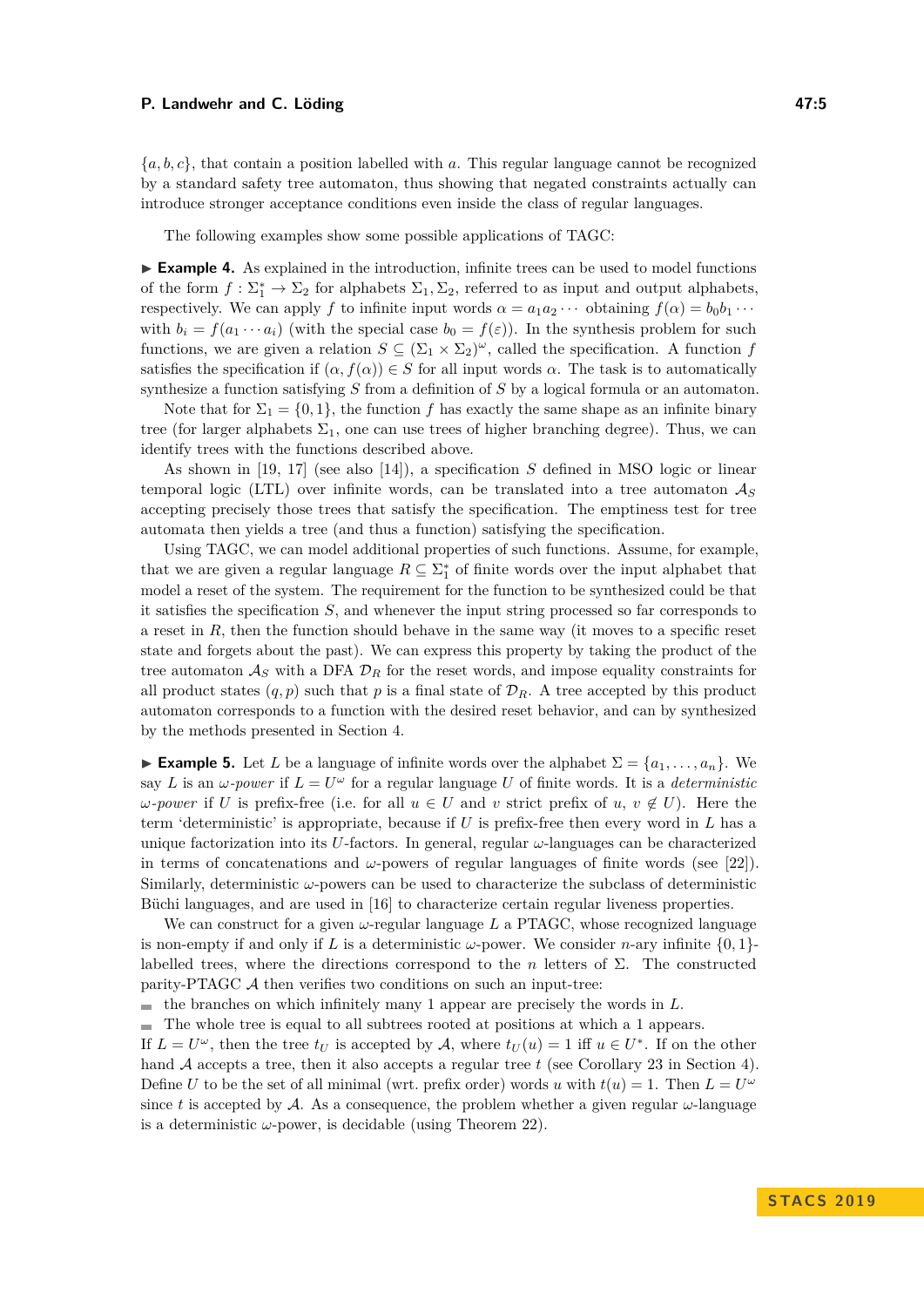# <span id="page-5-0"></span>**3 Properties**

In this Section we first present some general properties of TAGC and then discuss their closure properties.

# **3.1 Expressive Power of different Acceptance Conditions**

We start by comparing the expressive power of TAGC with different acceptance conditions. The following lemma is useful to convert between different acceptance conditions. The construction is a straightforward adaption of the one for tree automata without constraints commonly found in the literature.

<span id="page-5-3"></span>I **Lemma 6.** *For a TAGC* A *and a deterministic ω-word automaton* B*, one can construct an automaton*  $A \times B$  *that accepts all trees*  $t \in T_{\Sigma}^{\omega}$  *for which there is a run*  $\rho$  *of*  $A$  *on t such that for each branch, the sequence of states along that branch in ρ are accepted by* B*. The type of acceptance condition of*  $A \times B$  *(Büchi, parity, Muller) is the one of*  $B$ *.* 

Since all regular  $\omega$ -languages can be accepted by deterministic parity automata (see, e.g., [\[23,](#page-14-1) [24\]](#page-14-8)), we obtain the equivalence of TAGC with parity and Muller conditions.

 $\triangleright$  **Corollary 7.** *A language is recognizable by a parity-TAGC if and only if it is recognizable by a Muller-TAGC. And from a given parity/Muller Automaton one can construct an equivalent automaton with the other acceptance condition.*

# **3.2 Restricted Constraints**

We now consider constructions for simplifying the shape of the constraints. Remember that we call a (P)TAGC conjunctive if its constraint formula is a conjunction of (possibly negated) atomic constraints. And we call a (P)TAGC simplified if its initial state does not appear in its constraint formula. Our goal in this section is to show the following lemma:

<span id="page-5-2"></span>I **Lemma 8.** *For every Büchi- or parity-TAGC one can construct an equivalent conjunctive and simplified Büchi- or parity-PTAGC (respectively).*

**Proof.** Let  $A$  be a TAGC. We separate  $A$  into a set of conjunctive TAGC. Wlog. the constraint formula  $C_A$  is a disjunction of conjunctions  $C_1, \ldots, C_k$  of possibly negated atomic constraints. Then  $L(A) = L(A_1) \cup ... \cup L(A_k)$  where  $A_j$  is obtained from A by replacing the constraint formula with  $C_i$ . Now all  $A_i$  are conjunctive. In the following we show in Lemma [9](#page-5-1) how to obtain from a given conjunctive TAGC a set of conjunctive PTAGC. After that we show in Lemma [10](#page-6-0) how to construct from a given conjunctive PTAGC a conjunctive and simplified PTAGC. Finally, according to Lemma [11](#page-6-1) in Section [3.3,](#page-6-2) which states effective closure under union, we obtain the desired automaton.

<span id="page-5-1"></span>I **Lemma 9.** *For every conjunctive Büchi- or parity-TAGC* A *one can construct conjunctive Büchi- or parity-PTAGC*  $B_1, \ldots, B_n$  *(respectively), such that*  $L(\mathcal{A}) = L(\mathcal{B}_1) \cup \ldots \cup L(\mathcal{B}_n)$ .

**Proof sketch.** The proof follows a similar idea to [\[2\]](#page-12-0), where an analogous statement was proven for finite trees. The elimination of negated atomic constraints is based on the following idea. If we want the automaton to check a negated constraint  $\neg(q \approx q')$ , we can use copies  $\hat{q}$ ,  $\hat{q}'$  of the states that the automaton can use in exactly one position of the run in place of  $q$  and *q*0. With this modification, the constraint  $\neg(q \approx q')$  can be rewritten as  $(\hat{q} \not\approx \hat{q}')$ . The general construction is a bit more technical because the automaton has to guess which negated constraints are checked, and then apply the above idea to these constraints in parallel.  $\blacktriangleleft$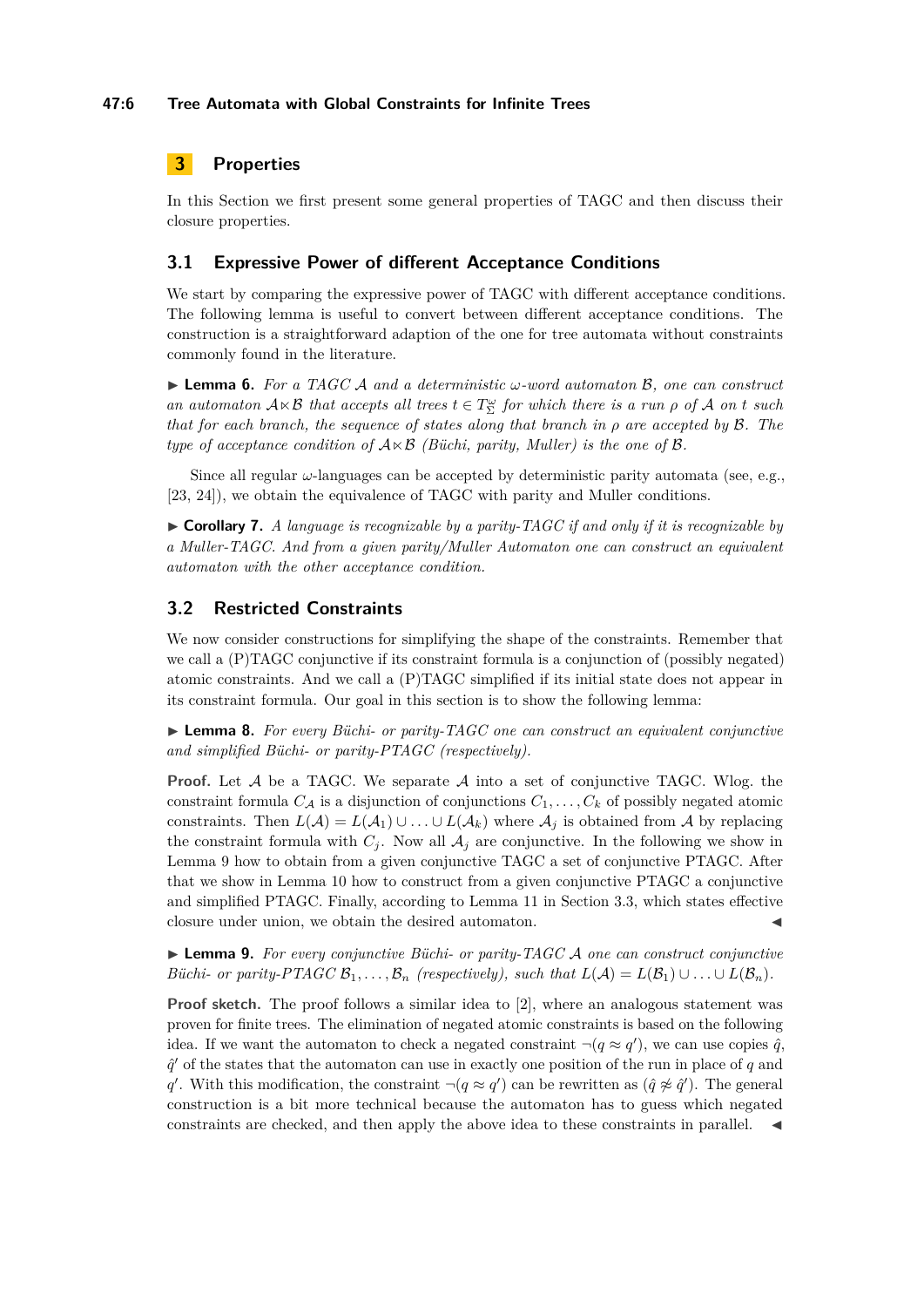One can show, that the language of example [3,](#page-3-1) that is the language of all trees containing a node labelled with *a*, is not recognizable by safety-PTAGC. Therefore, the statement in Lemma [9](#page-5-1) does not hold for safety automata.

<span id="page-6-0"></span>► **Lemma 10.** For every conjunctive safety-, Büchi- or parity-PTAGC A one can construct *an equivalent conjunctive and simplified safety-, Büchi- or parity-PTAGC* B *(respectively).*

**Proof sketch.** The basic idea is to delay the constraints that compare a subtree with the full tree by one step. To be more precise, for a constraint  $q_0 \approx q'$  involving the initial state of A, the automaton B verifies that at each position  $u \in \text{dom}_t$  at which  $q'$  appears, the label  $t(u)$  is identical to  $t(\varepsilon)$ , and it also verifies that the right subtree  $t|_{u0}$  is equal to  $t|_0$  as well as that the left subtree  $t|_{u_1}$  is equal to  $t|_1$  (similarly for disequality constraints).

## <span id="page-6-2"></span>**3.3 Closure Properties**

We now analyze the closure properties of tree automata with global constraints for infinite trees. As it turns out, the closure properties with regard to Boolean operations are identical to the case of finite trees ([\[2\]](#page-12-0)). But the proofs sometimes require a few extra steps, since we use a model with a single initial state.

<span id="page-6-1"></span>► Lemma 11. *The class of languages recognizable by conjunctive and simplified PTAGC is effectively closed under union.*

**Proof.** Let  $\mathcal{A}_1$  and  $\mathcal{A}_2$  be conjunctive and simplified parity-PTAGC. Wlog.  $Q_{\mathcal{A}_1} \cap Q_{\mathcal{A}_2} =$ 0. Define the automaton  $\mathcal{A}_{\cup} := (Q, \Sigma, q_{\text{start}}, \Delta, p, C)$ , where  $Q := \{q_{\text{start}}\} \cup Q_{\mathcal{A}_1} \cup Q_{\mathcal{A}_2},$  $\Delta := \Delta_{\mathcal{A}_1} \cup \Delta_{\mathcal{A}_2} \cup \{ (q_{\text{start}}, a, q', q'') \mid (q_0^{\mathcal{A}_1}, a, q', q'') \in \Delta_{\mathcal{A}_1} \vee (q_0^{\mathcal{A}_2}, a, q', q'') \in \Delta_{\mathcal{A}_2} \}.$  For each  $q \in Q_{A_1}, p(q) := p_{A_1}(q)$  and for each  $q \in Q_{A_2}, p(q) := p_{A_2}(q)$ . (*p*(*q*<sub>start</sub>) can be defined arbitrarily.), and  $C := C_{A_1} \wedge C_{A_2}$ .

Note that  $\mathcal{A}_{\cup}$  is indeed conjunctive and simplified and it holds that  $L(\mathcal{A}_{\cup}) = L(\mathcal{A}_1) \cup L(\mathcal{A}_2)$ (since if  $A_i$  is positive,  $C_{A_i}$  is satisfied if no state form  $Q_{A_i}$  appears in the run). Also note that if  $\mathcal{A}_1$  and  $\mathcal{A}_2$  are safety- or Büchi-PTAGC, then so is  $\mathcal{A}_\cup$ .

<span id="page-6-3"></span>▶ **Theorem 12.** *The classes of languages recognizable by Büchi- and parity-TAGC are effectively closed under union and intersection, but they are not closed under complement.*

**Proof sketch.** The closure under union follows from Lemma [8](#page-5-2) and Lemma [11.](#page-6-1) The closure under intersection can be shown by a standard product construction. For showing the non-closure under complement, we can closely follow the ideas from [\[9\]](#page-13-3) for the corresponding result on finite trees. The idea is to take a language, for which the automaton would have to verify infinitely many independent equalities. On the other hand, to check membership for the complement language it suffices to guess only a single disequality. Concretely, we can show that for  $\Sigma = \{a, b\}$ , the language  $L := \{t \in T_{\Sigma}^{\omega} \mid \forall i \in \mathbb{N} : t|_{0^{i}10} = t|_{0^{i}11}\}$  is not recognizable by a TAGC but its complement can be accepted by a Büchi-TAGC. J

Since Lemma [9](#page-5-1) does not hold for safety automata, we have to prove closure properties in a different way in this case.

 $\triangleright$  **Theorem 13.** The class of languages recognizable by safety-TAGC as well as the class *of languages recognizable by safety-PTAGC is closed under union and intersection, but not under complement.*

**Proof sketch.** The proof in the case of PTAGC follows exactly the proof of Theorem [12.](#page-6-3) In the case of TAGC the we make use of the trick from example [3](#page-3-1) (describing a reachability condition with the constraint formula).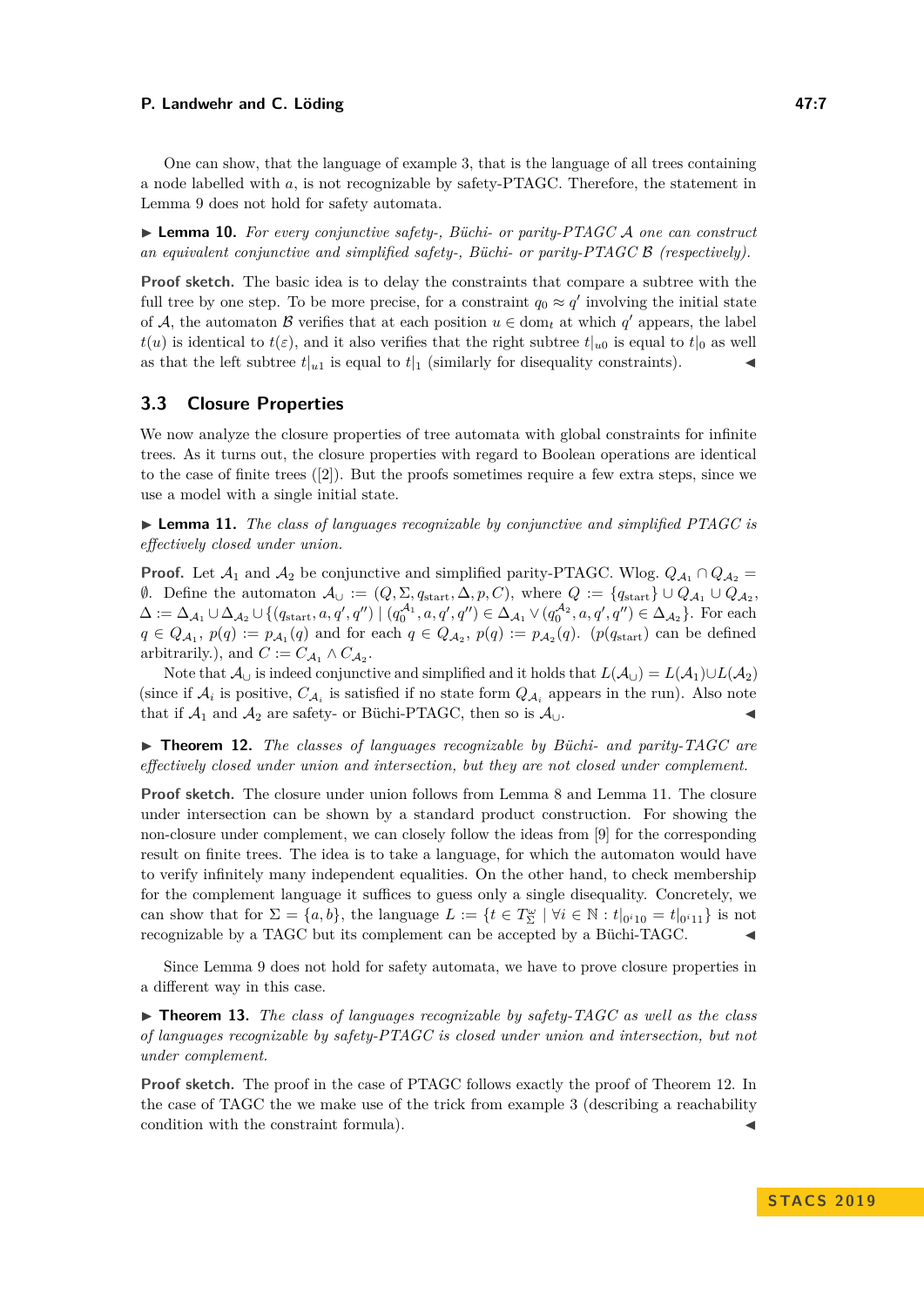#### **47:8 Tree Automata with Global Constraints for Infinite Trees**

# <span id="page-7-0"></span>**4 Decision Problems**

In this section, we first present some undecidability results, and then show the decidability of the emptiness problem for PTAGC, which only use equality constraints.

# **4.1 Undecidability Results**

The *universality problem* is to decide, given a TAGC A over  $\Sigma$  whether  $L(\mathcal{A}) = T_{\Sigma}^{\omega}$ .

The universality problem for tree automata with constraints on finite trees was shown to be undecidable in [\[8\]](#page-13-2). Therefore the following theorem is not surprising. In principle, we could give a reduction from the case of finite trees, using the results from [\[8\]](#page-13-2) and [\[10\]](#page-13-14). However, one can also easily provide a direct proof by a reduction from the halting problem of two-register machines.

▶ **Theorem 14.** The universality problem for Büchi-TAGC is undecidable, even for Büchi-*PTAGC without disequality constraints.*

The *regularity problem* is to decide, given an automaton  $A$ , whether  $L(A)$  is regular. Barguñó et. al. have shown the undecidability of the regularity problem on finite trees.

 $\triangleright$  **Theorem 15** ([\[2\]](#page-12-0)). The regularity problem is undecidable for tree automata with global *equality constraints for finite trees.*

▶ Corollary 16. *The regularity problem for Büchi-TAGC is undecidable.* 

**Proof Sketch.** From a given tree automaton A with global equality constraints on finite trees (for a formal definition see eg. [\[8\]](#page-13-2)) over the alphabet  $\Sigma$  construct a Büchi-TAGC  $\mathcal{A}'$  over  $\Sigma \cup \{\perp\}$  where  $\perp$  is a new symbol, such that  $\mathcal{A}'$  accepts precisely those trees  $t' \in T^{\omega}_{\Sigma \cup \{\perp\}}$  for which there exists a tree  $t \in L(\mathcal{A})$  with  $t'(u) = t(u)$  for all  $u \in \text{dom}_t$  and  $t'(u) = \bot$  for all  $u \notin \text{dom}_t$ . Then  $L(\mathcal{A}')$  is regular if and only if  $L(\mathcal{A})$  is regular.

### **4.2 Emptiness Problem**

We now discuss the decidability of the emptiness problem for TAGC. To be precise, we prove that the emptiness problem for parity-PTAGC without  $\mathcal{\mathscr{L}}$ -constraints is decidable. We do this by a reduction to rigid equality constraints (recall that rigid PTAGC have only reflexive ≈-constraints).

We first note in Lemma [17](#page-7-1) that for rigid parity-TAGC without  $\frac{A}{C}$ -constraints, the emptiness reduces to the case without constraints, which is known to be decidable (see, e.g., [\[23,](#page-14-1) [24\]](#page-14-8)). In Lemma [20](#page-8-0) we then present a construction to obtain a rigid automaton (this construction also works in the presence of non-reflexive disequality constraints, while Lemma [17](#page-7-1) only works without disequality constraints). The construction in Lemma [20](#page-8-0) relies on the existence of memoryless runs for conjunctive parity-PTAGC (to be defined below), which we prove in Lemma [18.](#page-8-1)

<span id="page-7-1"></span>**► Lemma 17.** For each rigid parity-TAGC A without  $\neq$ -constraints,  $L(\mathcal{A}) = \emptyset$  if and only *if*  $L(ta(\mathcal{A})) = \emptyset$ *.* 

**Proof.** It trivially holds that  $L(\mathcal{A}) \subseteq L(\text{ta}(\mathcal{A}))$ . Thus we only have to show that  $L(\text{ta}(\mathcal{A})) \neq \emptyset$ implies  $L(\mathcal{A}) \neq \emptyset$ . Now let  $L(\text{ta}(\mathcal{A})) \neq \emptyset$ . Then the standard emptiness game (see [\[23,](#page-14-1) [24\]](#page-14-8)) for parity tree automata gives us a tree  $t \in L(\text{ta}(\mathcal{A}))$  with accepting run  $\rho$  such that for all  $u, u' \in \text{dom}_t$ ,  $\rho(u) = \rho(u')$  implies  $t|_u = t|_{u'}$ . Therefore  $\rho$  is an accepting run of A as well, which implies  $L(\mathcal{A}) \neq \emptyset$ .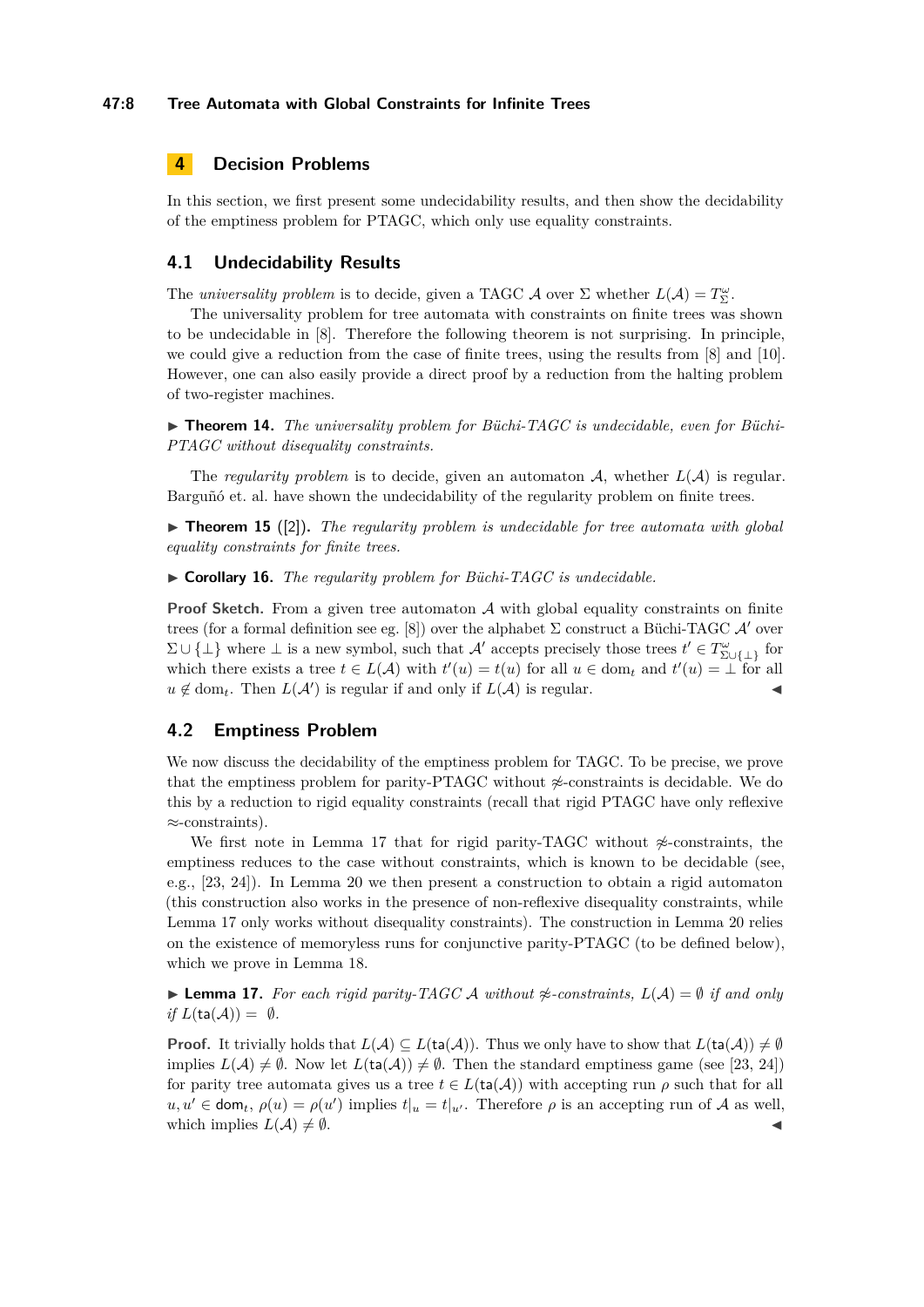Let A be a parity-PTAGC and  $t \in T_{\Sigma}^{\omega}$  be a tree. Let  $\rho$  be a run of A on *t*. We say  $\rho$ is *memoryless* if for all nodes  $u, u' \in \text{dom}_t$  we have that  $\rho(u) = \rho(u')$  and  $t|_u = t|_{u'}$  implies  $\rho|_u = \rho|_{u'}$ . That is, if  $\rho$  is in the same state at two nodes with identical subtrees, then  $\rho$  is the same on these two subtrees.

<span id="page-8-1"></span>► **Lemma 18.** Let A be a parity-PTAGC and let  $t \in L(A)$  be a tree accepted by A. Then *there exists a memoryless run of* A *on t.*

**Proof sketch.** A corresponding result is known for standard parity tree automata (see [\[26,](#page-14-6) end of Section 7. The idea is to modify the membership game for an automaton  $\mathcal A$  and a tree *t* (called coloring game in [\[26\]](#page-14-6), Automaton-Pathfinder-Game in [\[24\]](#page-14-8), and referred to as ΓA*,t* in [\[23\]](#page-14-1)) by quotienting the game graph w.r.t. equal subtrees. A memoryless (also called positional) winning strategy for the player called "Automaton" in this new game then yields a run of the desired form. In the presence of constraints, we additionally need to start from an accepting run of A, and restrict the game to the positions corresponding to the run.  $\blacktriangleleft$ 

**Example 19.** Lemma [18](#page-8-1) requires the automaton A to be positive. This requirement is indeed neccessary, since there exists a TAGC that recognizes a non-empty language, but does not have a memoryless run: Define the safety-TAGC  $A := (\{q_0, q_1, q_2\}, \{a\}, q_0, \Delta, C)$ by setting  $\Delta := \{(q_0, a, q_1, q_0), (q_0, a, q_2, q_0), (q_1, a, q_0, q_0), (q_2, a, q_0, q_0)\}\$  and  $C := \neg(q_0 \not\approx$ *q*<sub>1</sub>) ∧  $\neg$ (*q*<sub>0</sub>  $\not\approx$  *q*<sub>2</sub>). For *C* to be satisfied on the only tree *t* over the alphabet {*a*}, both states  $q_1$  and  $q_2$  have to appear. But there is no memoryless run of  $A$  in which both states appear.

<span id="page-8-0"></span>**► Lemma 20.** For each conjunctive and simplified parity-PTAGC A without reflexive  $\approx$ *constraints, one can construct an equivalent rigid and simplified parity-PTAGC A'.* 

**Proof.** Let A be the given conjunctive and simplified parity-PTAGC. The automaton  $\mathcal{A}'$ that we construct basically guesses a memoryless run of  $A$  on the input tree and verifies that it is indeed an accepting run. The difficulty is that  $\mathcal{A}'$  can only use reflexive equality constraints in order to verify the equality constraints imposed by the guessed run of A. Assume, for example, that  $q \approx q'$  is a constraint of A, and that q and q' appear in the run  $\rho$  of A that is guessed by  $\mathcal{A}'$ . In order to check equality of the subtrees at the positions in which *q* and *q*<sup>'</sup> occur in  $\rho$ ,  $\mathcal{A}'$  needs to go into the same state at all these positions. Thus,  $\mathcal{A}'$ cannot distinguish anymore between positions with  $q$  and  $q'$ . However, at the same time,  $\mathcal{A}'$ has to check that the parity condition is satisfied along all the branches of the guessed run *ρ*. For this purpose, we use the existence of memoryless runs, as guaranteed by Lemma [18.](#page-8-1) Since all subtrees at *q* positions in the run are the same, in a memoryless run, all subruns at *q* positions are also the same. We can speak of the run from *q*. Intuitively, the automaton  $\mathcal{A}'$  guesses how these subruns from the constrained states are connected. That is, if in the run from *q* there is path that leads to  $q'$ , and *k* is the maximal priority on this path, then  $\mathcal{A}'$ stores this information. If, furthermore, in the run from  $q'$  there is a path to  $q$  with maximal priority  $k'$ , then the maximum of  $k, k'$  has to be even (otherwise, the underlying run of  $A$ would contain a rejecting path, and  $A'$  has to guess an accepting run of  $A$ ).

Obviously, the problems and ideas described above are not restricted to pairs of states: If there is an additional constraint of the form  $q' \approx q''$ , and  $q, q', q''$  all occur in the run, then the states  $q, q', q''$  are in the same class. Formally, for a given subset *X* of the states, the equality constraints of  $A$  naturally define a relation over  $X$ . We take the symmetric and transitive closure of this relation. The class of a state  $q$  (in the set  $X$ ) consists of all states that are related with *q* in this closure. Note that the class of *q* is empty if and only if *q* is not related to any other state from  $X$  by an equality constraint. We say that  $q$  is a constrained state (again w.r.t.  $X$ ) if its class is nonempty.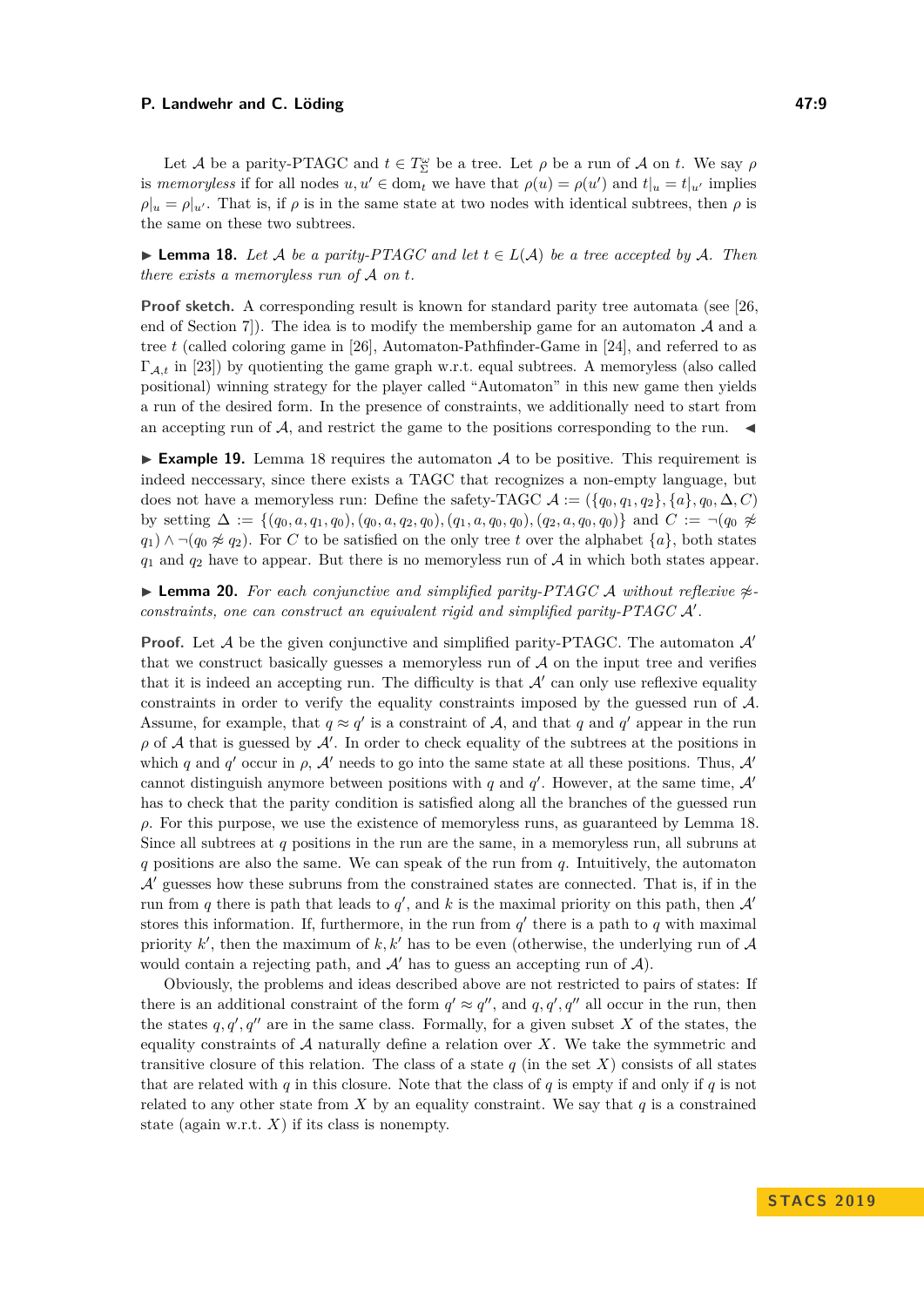#### **47:10 Tree Automata with Global Constraints for Infinite Trees**

The automaton  $\mathcal{A}'$  guesses the set X of states occurring in the run of  $\mathcal{A}$ , for each class a set  $S \subseteq X$  of states that can occur at a subtree corresponding to that class, and for all  $(S, q)$  and  $(S', q')$  with  $q \in S$  and  $q' \in S'$ , how these states are connected in the subruns on the subtrees. The information about the connections is stored in a graph *G*. This is a fixed information  $(X, G)$  that is guessed at the beginning of the run and does not change anymore.

Then  $A'$  starts in the initial state of  $A$  and guesses a run of  $A$ . When the guessed run enters a constrained state q, then  $A'$  goes to a state that starts simulating runs from all the states that can occur at the root of the subtree of *q*. Whenever one of the simulated runs enters a constrained state, then this is only possible if the other simulated runs agree with the information on the connection of subruns stored in *G*. In this case, the simulation is restarted from the set of the new constrained state.

Formally, let  $\mathcal{A} = (Q, \Sigma, \Delta, q_0, p, C)$  be a conjunctive and simplified parity-PTAGC. We start by defining the graphs that where informally explained above.  $\mathbb{G}_A$  is defined as the set of vertex- and edge-labelled directed graphs  $G = (V_G, E_G, \nu_G, \mu_G)$  with

- **1A.** vertex labels  $\nu_G : V_G \to \{(S, q) \in 2^Q \times Q \mid q \in S\}$  (as explained above, a set S corresponds to the set of states that appear at the root of some subtree that is constrained by an equality constraint in the run of  $A$ ).
- **1B.** Each two vertices have different labels, and for each vertex with label  $(S, q)$  and each  $q' \in S$  there is a vertex labelled  $(S, q')$ .
- **1C.** For each  $q \approx q' \in C$ , whenever labels  $(S, q)$  and  $(S', q')$  appear, then  $S = S'$  (each class is contained in a unique set). And for each vertex labelled  $(S, q)$  there are states  $q', q'' \in S$  with  $q' \approx q'' \in C$  (each set contains at least one class).
- **1D.** For each  $q \not\approx q' \in C$  with  $q \neq q'$ , there is no vertex labelled  $(S, q)$  with  $q' \in S$  (states with a disequality constraint cannot appear at the root of the same subtree).
- **2A.** edge labels  $\mu_G : E_G \to (2^{p(Q)} \setminus \emptyset)$ . (Intuitively, an edge label for an edge  $(S, q) \to (S', q')$ encodes the allowed maximal priorities on the paths from  $q$  to  $q'$  in the run of  $A$ .)
- **2B.** for every cycle  $e_1e_2...e_k$  with  $e_i \in E_G$ , and all  $x_1, x_2,...,x_k \in p(Q)$  with  $x_i \in \mu_G(e_i)$ , we have  $\max\{x_i \mid 1 \leq i \leq k\}$  is even (concatenating the paths encoded in the edges of *G* leads to an accepting path in the run of  $A$ ).

Note that properties 1A. and 1B. imply that  $\mathbb{G}_{\mathcal{A}}$  is finite. These graphs are used to define "allowed transitions" such that the underlying guessed run of  $A$  satisfies the parity condition.

<span id="page-9-0"></span>► **Example 21.** We give an example for such a graph *G*. Let  $\mathcal{A} := (Q, \Sigma, \Delta, q_0, p, C)$  be the parity-PTAGC with

 $Q := \{q_0, q_1, q'_1, q_2, q'_2, q_3, q_4\}$  $\Delta := \Big\{ (q_0, x, q_1, q'_1), \; (q_1, x, q_1, q_4), \; (q'_1, x, q_4, q_2), \; (q_2, x, q_3, q_3), \;$ 

 $(q_3, x, q'_2, q'_2), (q'_2, x, q_3, q_3) (q_4, x, q_4, q_4) | x \in \Sigma$ 

$$
p(q_0) = p(q_1) = p(q'_1) = p(q_4) = 0
$$
 and  $p(q_2) = p(q'_2) = 1$  and  $p(q_3) = 2$ 

$$
\qquad \qquad \blacksquare \quad C := (q_1 \approx q'_1) \land (q_2 \approx q'_2)
$$

One possible graph in  $\mathbb{G}_{\mathcal{A}}$  is depicted in Figure [1.](#page-10-0) The constructed automaton  $\mathcal{A}'$  then can guess  $X = Q$  as the set of states that are allowed to appear in the run. And it can guess the graph from Figure [1](#page-10-0) to remember allowed transitions.

For the formal construction of  $\mathcal{A}'$ , we use the following notation. For each  $S \subseteq Q$  we enumerate the states as  $S = \{q_1^S, \ldots, q_{|S|}^S\}$ , where  $q_j^S < q_{j+1}^S$  for all  $j \leq |S|$  and  $\lt$  is an arbitrary but fixed total order on *Q*.

Now define  $\mathcal{A}' := (Q', \Sigma, \Delta', q'_0, \text{Acc}', C')$  where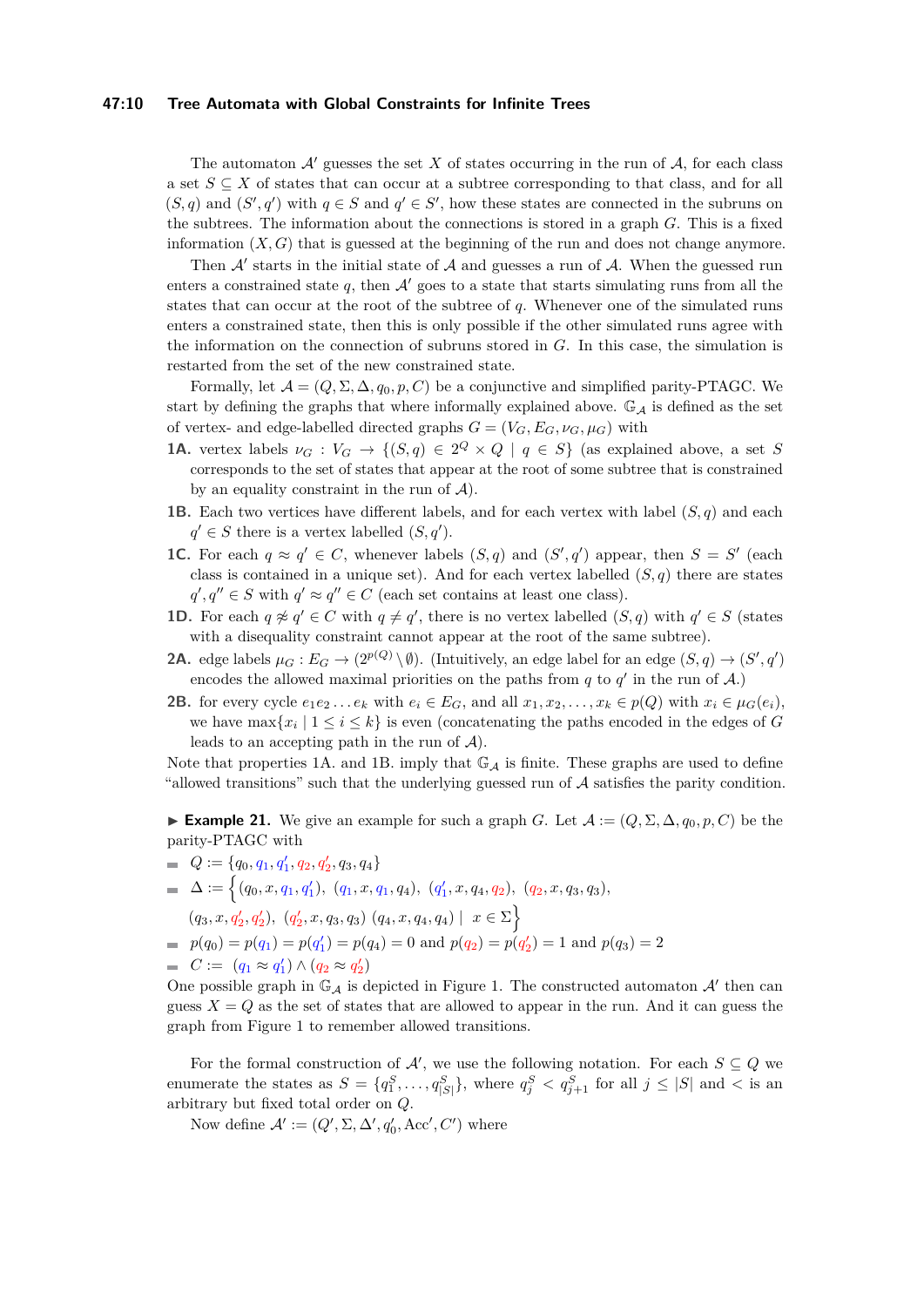

<span id="page-10-0"></span>**Figure 1** One possible graph from  $\mathbb{G}_{\mathcal{A}}$  where  $\mathcal{A}$  is the parity-PTAGC from example [21.](#page-9-0) Here  $S_1$  is the set  $\{q_1, q'_1, q_4\}$  and  $S_2$  is the set  $\{q_2, q'_2, q_4\}$ . Note that every circle can produce only a maximum priority which is even.

 $Q' := \{q_I\} \cup (Q_{\text{state}} \times Q_{\text{fix}})$ , where

$$
Q_{\text{state}} \subseteq 2^Q \times \bigcup_{k \leq |Q|} (Q \times p(Q))^k
$$
 and  $Q_{\text{fix}} \subseteq 2^Q \times \mathbb{G}_{\mathcal{A}}$ 

such that  $((S,\overline{w}), (X,G)) \in (Q_{\text{state}} \times Q_{\text{fix}})$  if and only if the following properties are satisfied (the intuition of the components is explained below):

Either  $S = \{q_0\}$  or  $S \subseteq Q$  such that there is a vertex labelled  $(S, q)$  in *G* for some (and therefore all)  $q \in S$ .

$$
\quad \equiv \overline{w} \in (X \times p(X))^{[S]}
$$

.

For each vertex labelled  $(S', q')$  in *G*, we have  $q' \in X$  (and thus also  $S' \subseteq X$ ).

Informally, *Q*state contains two kinds of information: The set for the most recently visited class, and a vector which contains for each element of that set a state and the highest priority visited up to now. This information is updated in every step. As explained earlier,  $Q_{\text{fix}}$  contains information that is guessed once at the very beginning and then remains unchanged for the remainder of the run.

$$
\equiv q'_0 := q_I
$$

- $\Delta' := \Delta_{\text{init}} \cup \Delta_{\text{trans}}$ , where  $\Delta_{\text{init}}$  contains the transitions that are applicable at the  $\sim$ initial state, and  $\Delta_{trans}$  contains all other transitions. We first define  $\Delta_{trans}$ : Let  $((S,\overline{w}), (X,G)) \in Q'$  be a state and let  $a \in \Sigma$  be a letter. The automaton chooses for each entry  $w_j = (q_j, p_j)$  in  $\overline{w} = (w_1, \ldots, w_{|S|})$  a transition  $(q_j, a, q_j^0, q_j^1) \in \Delta$ , such that  $q_j^i \in X$  for both  $i \in \{0, 1\}$ , and one of the following holds:
	- Either  $\{q_j^i \mid j \leq |S|\} \cap \{q \in X \mid \exists q' \in X : q \approx q' \in C\} = \emptyset$ . That is, none of the guessed successor states in direction *i* is a constrained state in *X*. In this case, the *i*-successor is  $((S,\overline{w}'),(X,G))$ , where  $\overline{w}' := ((q_1^i, \max(p_1, p(q_1^i))), \ldots, (q_{|S|}^i, \max(p_{|S|}, p(q_{|S|}^i))))$ .
	- Or there is a constrained state  $q_j^i$  and a vertex label  $(S', q_j^i)$  of *G*, such that
		- **∗** *S* = {*q*0} (the run enters a class for the first time), or
		- **∗**  $S \neq \{q_0\}$ , and for each  $j \leq |S|$ , the edge label  $\mu(e_j)$  of the edge from  $(S, q_j^S)$  to  $(S', q_j^i)$  contains the priority  $p_j$  (the path segments of the simulated runs are encoded in *G*).

In these cases, let  $\overline{w_{S'}} := ((q_1^{S'}, p(q_1^{S'})), \ldots, (q_{|S'|}^{S'}, p(q_{|S'|}^{S'})))$ , and the *i*-successor be the state  $((S', \overline{w_{S'}}), (X, G))$ . (The simulation of the runs is reset to the states in  $S'$ .) This fully defines  $\Delta_{\text{trans}}$ . We conclude the definition of  $\Delta'$  by setting

$$
\Delta_{\text{init}} := \left\{ (q_I, a, P', P'') \mid \left( ((\{q_0\}, ((q_0, p(q_0)))) , (X, G)), a, P', P'' \right) \right\}
$$
  

$$
\in \Delta_{\text{trans}}, (X, G) \in Q_{\text{fix}} \right\}.
$$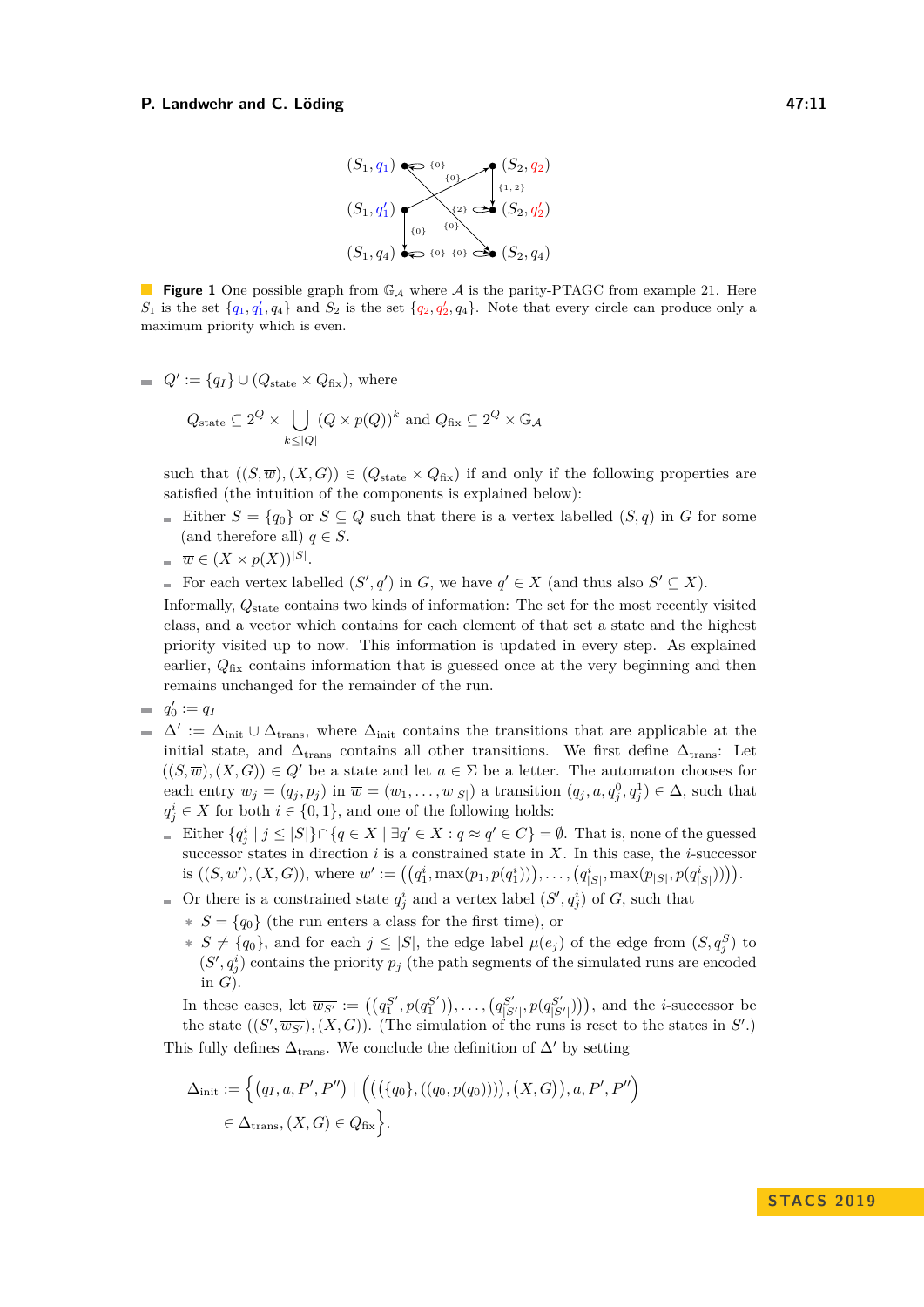#### **47:12 Tree Automata with Global Constraints for Infinite Trees**

- Let  $\mathbb{P} \subseteq Q'$  be the set of states  $((S, \overline{w_S}), (X, G))$  with  $\overline{w_S} := ((q_1^S, p(q_1^S)), \ldots,$  $(q_{|S|}^S, p(q_{|S|}^S))$ , which are used when a class is entered (see the second case in the definition of  $\Delta_{trans}$ ). By a slight abuse of notation, we say for  $q \in Q$  and  $P \in Q'$  that  $q \in P$  if  $P = ((S,\overline{w}), (X,G))$  and  $\overline{w} = ((q_1,p_1), \ldots, (q_{|S|}, p_{|S|}))$  with  $q \in \{q_1, \ldots, q_{|S|}\}.$ Then define  $C' := \bigwedge_{P \in \mathbb{P}} P \approx P \wedge \bigwedge_{P, P' \in Q', q \not\approx q' \in C, q \in P, q' \in P'} P \not\approx P'.$
- Acc' should verify, that each branch is accepting. For each branch in a run, there are m. two possibilities: Either there are infinitely many states in  $\mathbb P$  or not. If there are, then the allowed transitions in  $G$  verify that each branch of the run of  $A$  that is simulated in this branch of the run of  $A'$  was accepting. In the case that there are only finitely many states from P, the acceptance condition has to verify that in each of the branches of the run of  $A$  that are simulated along this branch of the run of  $A'$ , the maximum priority visited infinitely often is even.

Instead of directly defining  $Acc'$ , we use an approach similar to Lemma [6.](#page-5-3) Here we have to be very careful to not reintroduce new irreflexive constraints. First note that it is possible to construct a deterministic parity word automaton, that reads the states along the branches in a run of  $\mathcal{A}'$ , and verifies that (assuming no additional states from  $\mathbb P$  are read) all described paths of  $\mathcal A$  satisfy the acceptance condition of  $\mathcal A$ . This can easily be seen if one constructs a nondeterministic automaton for the complement language, i.e. guess an index  $j \in 1, \ldots, |Q|$ , and check whether the highest priority along this branch is odd. This automaton then can be determinized and complemented (see [\[23\]](#page-14-1)). Let this deterministic word automaton be  $\mathcal{B} = (S, Q, s_0, \delta, p_\mathcal{B})$ . Define the deterministic parity word automaton  $\mathcal{B}' := (S \cup \{\hat{s}\}, Q, s_0, \delta_{\mathcal{B}'}, p_{\mathcal{B}'})$  where

$$
\delta_{\mathcal{B}'}(s,q) := \begin{cases} \hat{s} & \text{if } q \in \mathbb{P} \\ s_0 & \text{if } q \notin \mathbb{P} \text{ and } s = \hat{s} \\ \delta(s,q) & \text{if } q \notin \mathbb{P} \text{ and } s \neq \hat{s} \end{cases}
$$

$$
p_{\mathcal{B}'}(s) := p_{\mathcal{B}}(s) \text{ for all } s \in S \text{ and } p_{\mathcal{B}'}(\hat{s}) := \begin{cases} \max(p(S)) & \text{if } \max(p(S)) \text{ is even} \\ \max(p(S)) + 1 & \text{if } \max(p(S)) \text{ is odd.} \end{cases}
$$

That is,  $\mathcal{B}'$  behaves like  $\mathcal{B}$  on states in  $Q \setminus \mathbb{P}$ , and whenever a state from  $\mathbb{P}$  is read, it transitions into *s*ˆ. Thus this automaton accepts precisely those sequences of states that satisfy the acceptance condition Acc'. We then construct the automaton  $\mathcal{A}' \times \mathcal{B}'$  according to Lemma [6.](#page-5-3) A closer look at the construction of  $\mathcal{A}' \times \mathcal{B}'$  reveals, that this did introduce non-reflexive  $\approx$ -constraints of the form  $(q, s) \approx (q, s')$  for  $q \in \mathbb{P}$  and  $s \in S \cup \{\hat{s}\}.$  But by the definition of  $\mathcal{B}'$ ,  $\delta_{\mathcal{B}'}(s,q) = \hat{s}$  for all  $q \in \mathbb{P}, s \in S \cup \{\hat{s}\}$ , and therefore states  $(q, s)$  with  $q \in \mathbb{P}$  and  $s \neq \hat{s}$  are unreachable. Removing these states from  $\mathcal{A}' \ltimes \mathcal{B}'$  does not change the recognized language, but eliminates all non-reflexive  $\approx$ -constraints.

It turns out that Lemma [20](#page-8-0) does not hold, if we allow reflexive  $\frac{\infty}{\infty}$ -constraints. One can show, that the language  $\{t \in T_{\Sigma}^{\omega} \mid t|_0 = t|_1 \text{ and } t|_{0} \neq t|_{0} \}$  for all  $i \neq j\}$  is not recognizable by a PTAGC with reflexive  $\approx$ -constraints.

Lemma [8,](#page-5-2) Lemma [20](#page-8-0) and Lemma [17](#page-7-1) combined with the fact that the emptiness problem for parity tree automata without constraints is decidable, imply the following theorem:

<span id="page-11-0"></span> $\triangleright$  **Theorem 22.** *The emptiness problem for parity-PTAGC without*  $\napprox$ -constraints is decidable.

In order to compute a concrete witness for the non-empiness, the following result is important.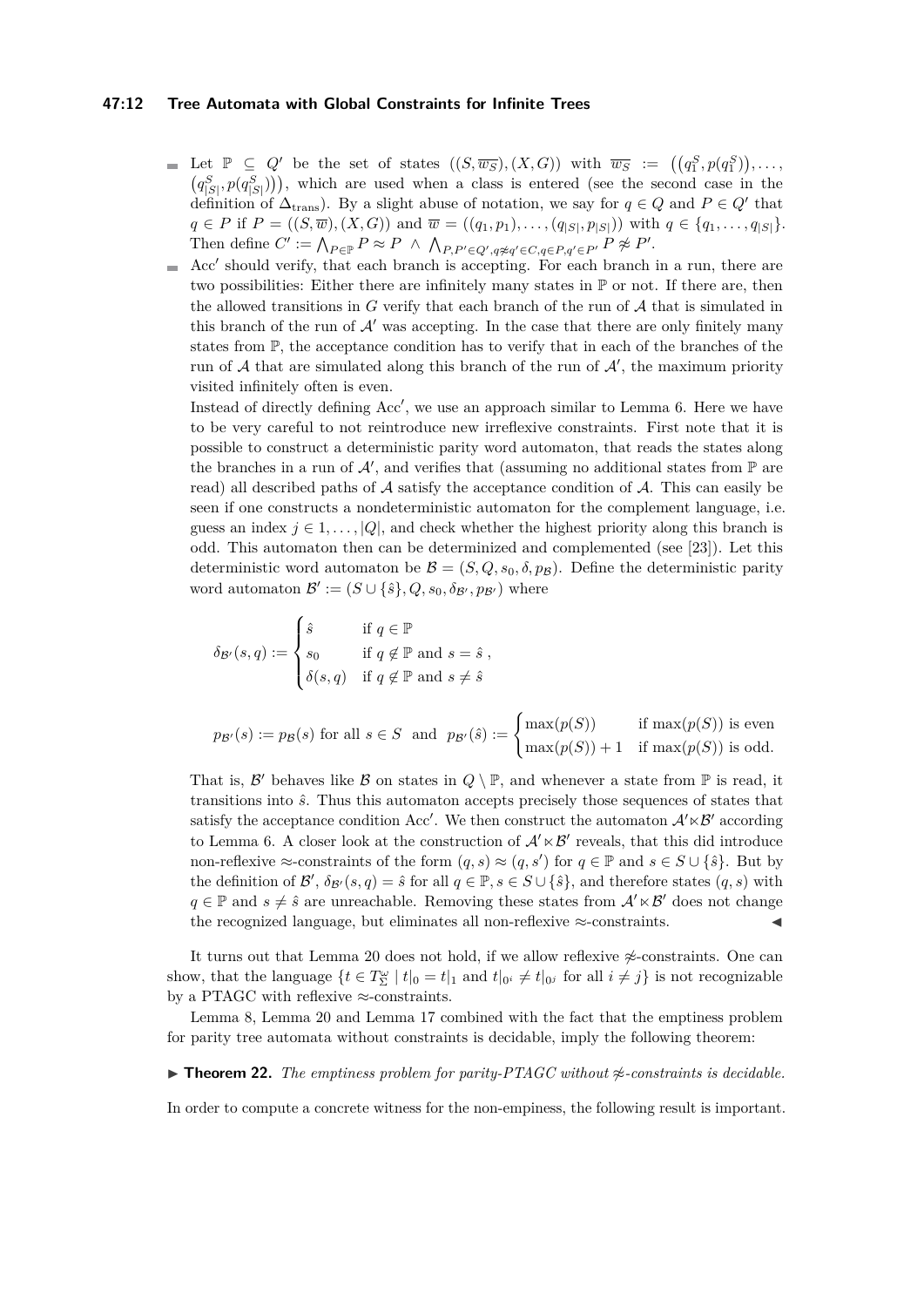|                                          | safety-                            |          | Büchi-                                  | $\text{parity} = \text{Muller}$         |
|------------------------------------------|------------------------------------|----------|-----------------------------------------|-----------------------------------------|
|                                          | <b>PTAGC</b>                       | TAGC     | $PTAGC = TAGC$                          | $PTAGC = TAGC$                          |
| Union $(\cup)$                           |                                    |          |                                         |                                         |
| Intersection $(\cap)$                    |                                    |          |                                         |                                         |
| Complement $(\neg)$                      | $\times$                           | $\times$ | $\times$                                |                                         |
| Emptiness $(=\emptyset$ ?)               | $\checkmark$ without $\not\approx$ | ?        | $\sqrt{\text{PTAGC}}$ without $\approx$ | $\sqrt{\text{PTAGC}}$ without $\approx$ |
| Universality (= $T_{\Sigma}^{\omega}$ ?) |                                    | $\times$ |                                         |                                         |
| Regularity                               |                                    | $\times$ |                                         |                                         |

<span id="page-12-5"></span>**Table 1** Summary of our closure and decidability results.

<span id="page-12-3"></span>► **Corollary 23.** *Each nonempty language recognizable by a parity-PTAGC without disequality constraints contains a regular tree.*[1](#page-12-4)

Proof. This Corollary follows from the proof of Lemma [17,](#page-7-1) since the regular tree obtained from the membership game of standard tree automata (see [\[23,](#page-14-1) [24\]](#page-14-8)) is also contained in the language of the parity-PTAGC.

## <span id="page-12-2"></span>**5 Conclusion**

We have made a first step in extending the theory of TAGC from finite to infinite trees. The conversion of acceptance conditions works in the same way as for tree automata without constraints. Our results on closure and decidability properties of TAGC are summarized in Table [1.](#page-12-5) As shown in the table, the models of TAGC and PTAGC have the same expressive power for Büchi- and parity conditions. Safety conditions are not preserved by our construction of PTAGC. In particular, we conjecture that Lemma [9](#page-5-1) does not hold for safety-TAGC. In Example [3](#page-3-1) we present a language that is recognizable by a safety-TAGC that makes use of Boolean negation in its constraint formula. We are convinced that this language is not recognizable by safety-PTAGC, but currently we only have a proof in the case that we disallow reflexive  $\frac{\alpha}{2}$ -constraints. Showing that this language is not recognizable by safety-PTAGC would also show that safety-PTAGC are not closed under complement.

The main open problem that remains, is the emptiness problem in the presence of disequality constraints. The pumping arguments that are used in the case of finite trees [\[2\]](#page-12-0), do not (directly) generalize to infinite trees because an infinite tree can be equal to one of its subtrees. So it seems that one needs to develop new methods to deal with disequality constraints on infinite trees.

#### **References**

- <span id="page-12-1"></span>**1** Franz Baader and Alexander Okhotin. Solving Language Equations and Disequations with Applications to Disunification in Description Logics and Monadic Set Constraints. In *Logic for Programming, Artificial Intelligence, and Reasoning - 18th International Conference, LPAR-18*, volume 7180 of *Lecture Notes in Computer Science*, pages 107–121. Springer, 2012. [doi:10.1007/978-3-642-28717-6](http://dx.doi.org/10.1007/978-3-642-28717-6).
- <span id="page-12-0"></span>**2** Luis Barguñó, Carles Creus, Guillem Godoy, Florent Jacquemard, and Camille Vacher. The Emptiness Problem for Tree Automata with Global Constraints. In *Proceedings of the 25th*

<span id="page-12-4"></span> $<sup>1</sup>$  A regular tree is the unfolding of a finite graph, see [\[23,](#page-14-1) [24\]](#page-14-8) for more precise definitions.</sup>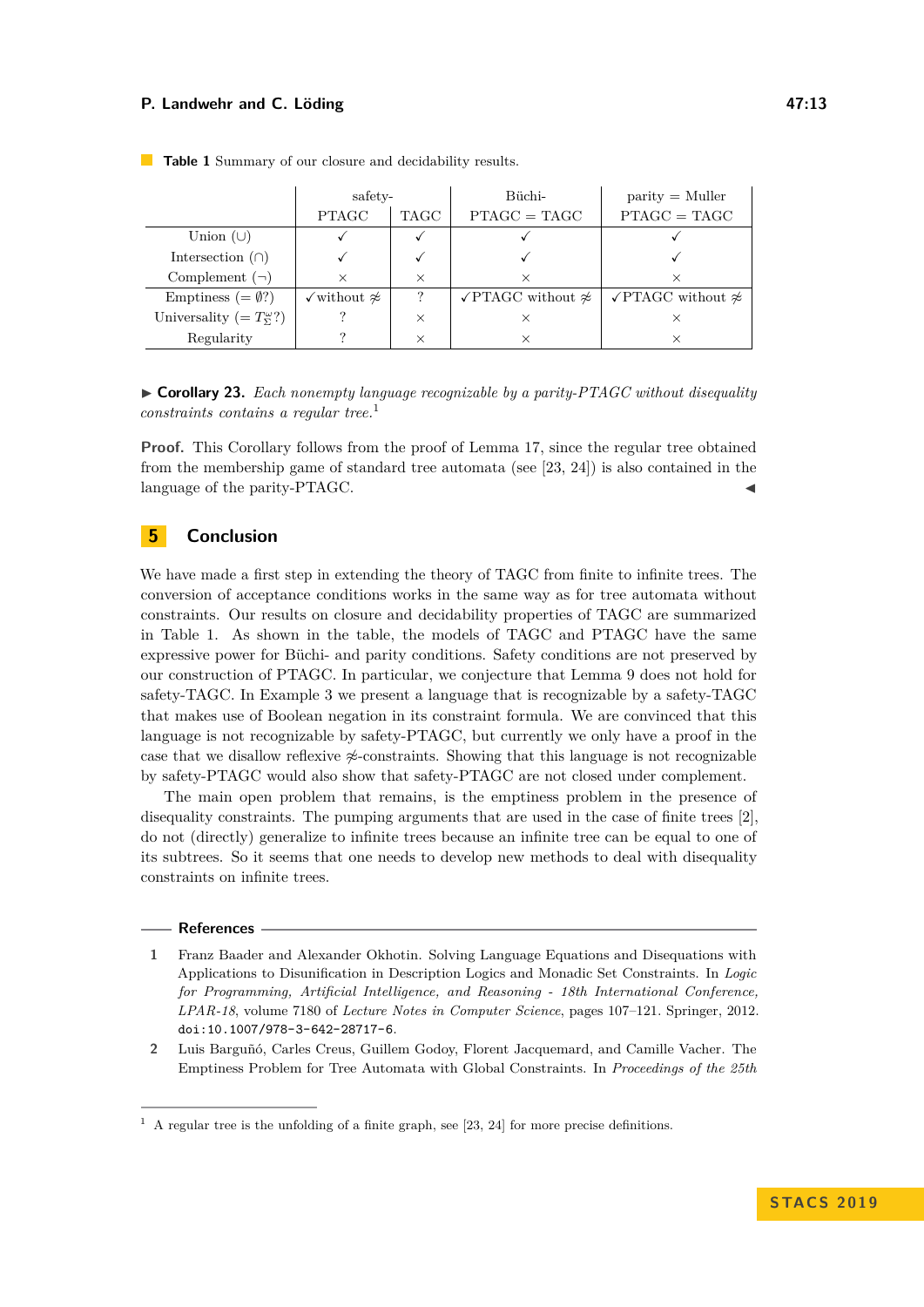*Annual IEEE Symposium on Logic in Computer Science, LICS 2010*, pages 263–272. IEEE Computer Society, 2010.

- <span id="page-13-5"></span>**3** Orna Bernholtz, Moshe Y. Vardi, and Pierre Wolper. An Automata-Theoretic Approach to Branching-Time Model Checking. In *Proceedings of the 6th International Conference on Computer Aided Verification, CAV '94*, volume 818 of *Lecture Notes in Computer Science*, pages 142–155. Springer, 1994.
- <span id="page-13-8"></span>**4** Bruno Bogaert and Sophie Tison. Equality and Disequality Constraints on Direct Subterms in Tree Automata. In *Proceedings of STACS 92, 9th Annual Symposium on Theoretical Aspects of Computer Science*, volume 577 of *Lecture Notes in Computer Science*, pages 161–171. Springer, 1992.
- <span id="page-13-12"></span>**5** Arnaud Carayol, Christof Löding, and Olivier Serre. Automata on Infinite Trees with Equality and Disequality Constraints Between Siblings. In *Proceedings of the 31st Annual ACM/IEEE Symposium on Logic in Computer Science, LICS '16, New York, NY, USA, July 5-8, 2016*, pages 227–236, 2016. [doi:10.1145/2933575.2934504](http://dx.doi.org/10.1145/2933575.2934504).
- <span id="page-13-1"></span>**6** Luca Cardelli and Giorgio Ghelli. TQL: a query language for semistructured data based on the ambient logic. *Mathematical Structures in Computer Science*, 14(3):285–327, 2004. [doi:10.1017/S0960129504004141](http://dx.doi.org/10.1017/S0960129504004141).
- <span id="page-13-0"></span>**7** Emmanuel Filiot, Jean-Marc Talbot, and Sophie Tison. Satisfiability of a Spatial Logic with Tree Variables. In *Proceedings of Computer Science Logic, 21st International Workshop, CSL 2007, 16th Annual Conference of the EACSL*, volume 4646 of *Lecture Notes in Computer Science*, pages 130–145. Springer, 2007. [doi:10.1007/978-3-540-74915-8\\_13](http://dx.doi.org/10.1007/978-3-540-74915-8_13).
- <span id="page-13-2"></span>**8** Emmanuel Filiot, Jean-Marc Talbot, and Sophie Tison. Tree Automata with Global Constraints. In *Proceedings of Developments in Language Theory, 12th International Conference, DLT 2008*, volume 5257 of *Lecture Notes in Computer Science*, pages 314–326. Springer, 2008. [doi:10.1007/978-3-540-85780-8\\_25](http://dx.doi.org/10.1007/978-3-540-85780-8_25).
- <span id="page-13-3"></span>**9** Emmanuel Filiot, Jean-Marc Talbot, and Sophie Tison. Tree Automata with Global Constraints. *Int. J. Found. Comput. Sci.*, 21(4):571–596, 2010. [doi:10.1142/S012905411000743X](http://dx.doi.org/10.1142/S012905411000743X).
- <span id="page-13-14"></span>**10** Florent Jacquemard, Francis Klay, and Camille Vacher. Rigid tree automata and applications. *Inf. Comput.*, 209(3):486–512, 2011. [doi:10.1016/j.ic.2010.11.015](http://dx.doi.org/10.1016/j.ic.2010.11.015).
- <span id="page-13-7"></span>**11** Barbara Jobstmann and Roderick Bloem. Optimizations for LTL Synthesis. In *Formal Methods in Computer-Aided Design, 6th International Conference, FMCAD 2006*, pages 117–124. IEEE Computer Society, 2006.
- <span id="page-13-9"></span>**12** Michael Kaminski and Tony Tan. Tree Automata over Infinite Alphabets. In *Pillars of Computer Science, Essays Dedicated to Boris (Boaz) Trakhtenbrot on the Occasion of His 85th Birthday*, volume 4800 of *Lecture Notes in Computer Science*, pages 386–423. Springer, 2008.
- <span id="page-13-10"></span>**13** Felix Klaedtke and Harald Rueß. Monadic Second-Order Logics with Cardinalities. In *Automata, Languages and Programming, 30th International Colloquium, ICALP 2003, Eindhoven, The Netherlands, June 30 - July 4, 2003. Proceedings*, volume 2719 of *Lecture Notes in Computer Science*, pages 681–696. Springer, 2003.
- <span id="page-13-6"></span>**14** Orna Kupferman and Moshe Y. Vardi. Safraless Decision Procedures. In *46th Annual IEEE Symposium on Foundations of Computer Science, FOCS'05, Proceedings*, pages 531–542. IEEE Computer Society, 2005.
- <span id="page-13-13"></span>**15** Patrick Landwehr and Christof Löding. Projection for Büchi Tree Automata with Constraints Between Siblings. In *Developments in Language Theory, DLT 2018*, volume 11088 of *Lecture Notes in Computer Science*, pages 478–490. Springer, 2018. [doi:10.1007/978-3-319-98654-8](http://dx.doi.org/10.1007/978-3-319-98654-8).
- <span id="page-13-15"></span>**16** Frank Nießner and Ulrich Ultes-Nitsche. A complete characterization of deterministic regular liveness properties. *Theor. Comput. Sci.*, 387(2):187–195, 2007. [doi:10.1016/j.tcs.2007.07.](http://dx.doi.org/10.1016/j.tcs.2007.07.038) [038](http://dx.doi.org/10.1016/j.tcs.2007.07.038).
- <span id="page-13-11"></span>**17** Amir Pnueli and Roni Rosner. On the Synthesis of a Reactive Module. In *Proceedings of the Symposium on Principles of Programming Languages, POPL'89*, pages 179–190, 1989.
- <span id="page-13-4"></span>**18** Michael O. Rabin. Decidability of Second-Order Theories and Automata on Infinite Trees. *Transactions of the American Mathematical Society*, 141:1–35, 1969.